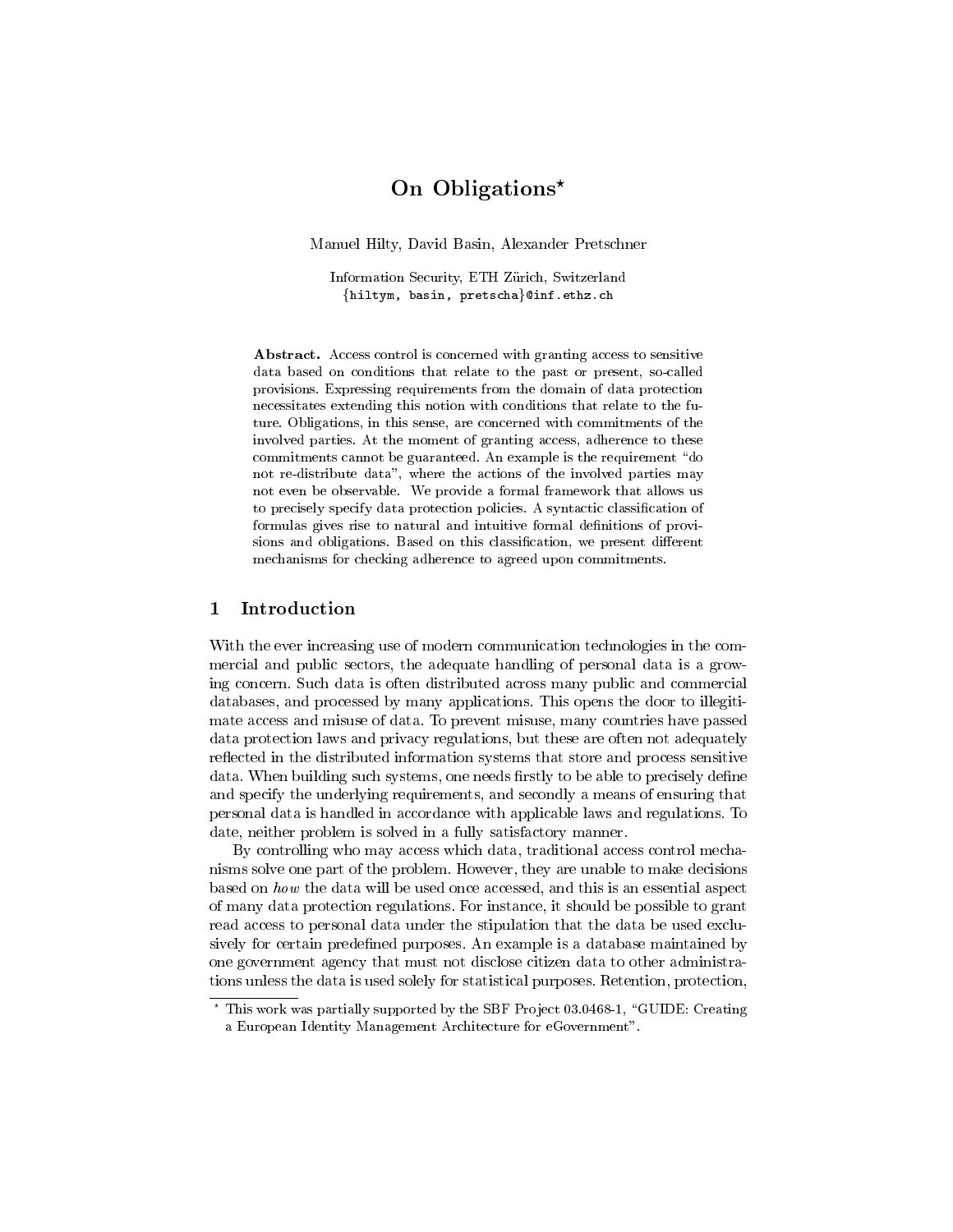or redistribution of data are further examples of relevant issues in the context of data protection. This paper discusses the handling of data protection requirements: statements that, in addition to specifying who may access which data, also impose constraints on how the data may be used. Our formal framework makes it possible to precisely define and specify a large subset of data protection requirements, and, upon implementation, also to control adherence to commitments related to data protection. This makes the framework attractive as a stepping stone to future, practical, data protection specification languages. Naturally, it also gives rise to the possibility of formally analyzing data protection requirements, e.g. to determine their consistency.

Our system model consists of agents that own or request access to data. Access is granted or denied by a reference monitor based on conditions that are expressed in (formalized) data protection requirements. In the form of provisions, these conditions can relate to the past or present, e.g. "explicit owner consent must be presented when access to data is granted". In the form of *obligations*, the conditions can also relate to the future, e.g. "data must be deleted within a month", or "the further distribution of the data must be logged". We consider obligations from two perspectives: time and observability, i.e. the possibility of checking adherence to a commitment. Our formalization of obligations leads to a natural classication along these two dimensions.

1. Time: Obligations are either concerned with fixed time intervals, or are defined as eternally valid conditional statements—invariants. We will argue that unbounded eventuality—roughly, liveness—is not relevant in the context of data protection.

2. Observability: We address the problem exemplified by the obligation to delete data some time after it has been obtained from the reference monitor. From the monitor's perspective, this is usually impossible to enforce and because it is not directly observable, difficult to check. We show how to transform non-observable events into observable ones, which then can be checked by the reference monitor. Upon violation of an obligation, the reference monitor can take necessary actions.

Existing generalizations of traditional access control models cannot capture the entirety of the above data protection issues. Some omit certain classes of data protection requirements and thus leave room for generalization; others do not provide a precise semantics for their frameworks (Section 5).

To summarize, the *problem* that we tackle is the lack of precise definitions of data protection requirements (that necessarily precede a practically useful specification language for data protection policies) and, in particular, the lack of a precise understanding of how adherence to obligations can be checked. Our solution consists of a conceptual and a methodological part. Conceptually, to precisely define and understand the cornerstones of data protection requirements, we show how to specify them in a logic that adds the dimension of distribution to classical temporal logics. This allows for the intuitive distinction between provisions and obligations on the one hand, and between observability and nonobservability on the other. Methodologically, we show how to specify mechanisms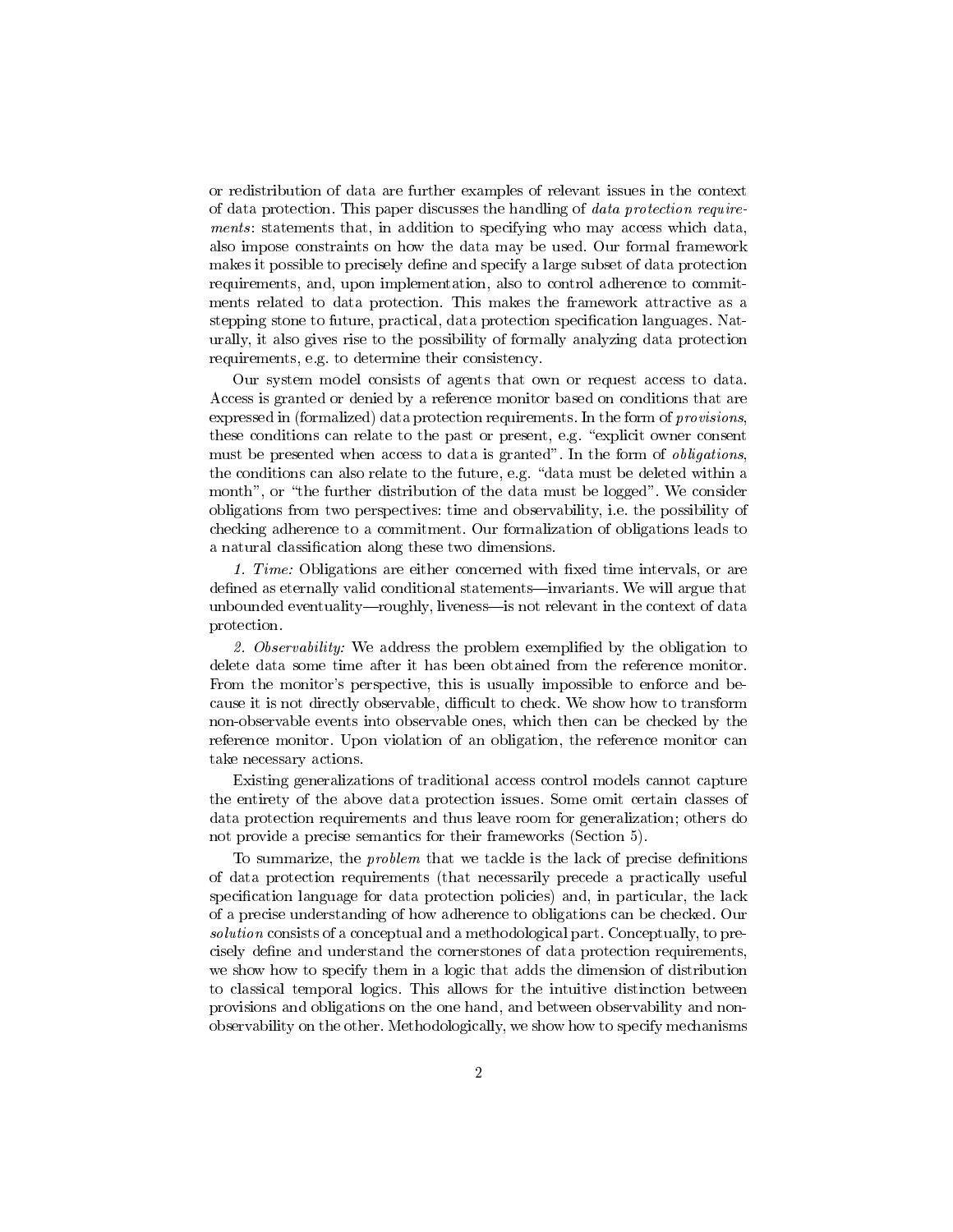that rely on the transformation of non-observable parts of an obligation into observable ones. Overall, we see our contribution as (a) the extension of access control models in the context of data protection with precisely defined concepts, (b) a classication of data protection requirements along the dimensions of time and observability, and (c) the description of generic mechanisms to cope with non-observable parts of obligations.

The remainder of this paper is organized as follows. We take an informal look at data protection and set the scene at the beginning of Section 2. Then we introduce Distributed Temporal Logic (DTL) [5, 6], which we use to define our formal framework and to classify data protection requirements. In Section 3 we show how non-observable requirements can be transformed into requirements that can be checked by a central reference monitor. We use Section 4 to illustrate the ideas of this paper with an example. In Sections 5 and 6 we describe related work and our conclusions. Formal details on DTL can be found in the appendices.

## 2 Data Protection Requirements

In this section, we examine data protection requirements. First we introduce the kinds of problems we are concerned with from an informal point of view. Then we present our formalism and show how it can be used to formalize data protection policies. We also present a classication of data protection requirements based on their temporal structure and the kinds of observations that different principals in a distributed system can make.

#### 2.1 An Informal View on Data Protection

Privacy is concerned with anonymity and data protection. Our work focuses on data protection, i.e. controlling the access to and the usage of sensitive personal data. By personal data, we denote any data that is, or can be, associated with a person. We consider systems consisting of two kinds of agents: a server reference monitor r and a set of subjects  $Sub.$  Dat is a set of personal data objects. The reference monitor<sup>1</sup> controls access to the data items in Dat. We consider scenarios where a subject  $s_i \in Sub$  attempts to access a data object  $d_k \in Dat$ . In this case, we also refer to  $s_i$  as the *requester*.

We examine policies that define how to control the flow of sensitive data in a distributed environment (this involves access control decisions made by r as well as controlling the further distribution of data between the subjects), and how the data must be used by the subjects. Sources for the different kinds of requirements were existing privacy policy description languages like P3P [19], scientific papers such as [11], and data protection regulations from different countries.

Data protection requirements include (1) access control requirements, which should be as flexible as possible, i.e. able to express different access control

 $1$  We will use the term reference monitor rather liberally to describe control programs that can not only monitor and prohibit actions, but can also trigger corrective actions such as the application of penalties.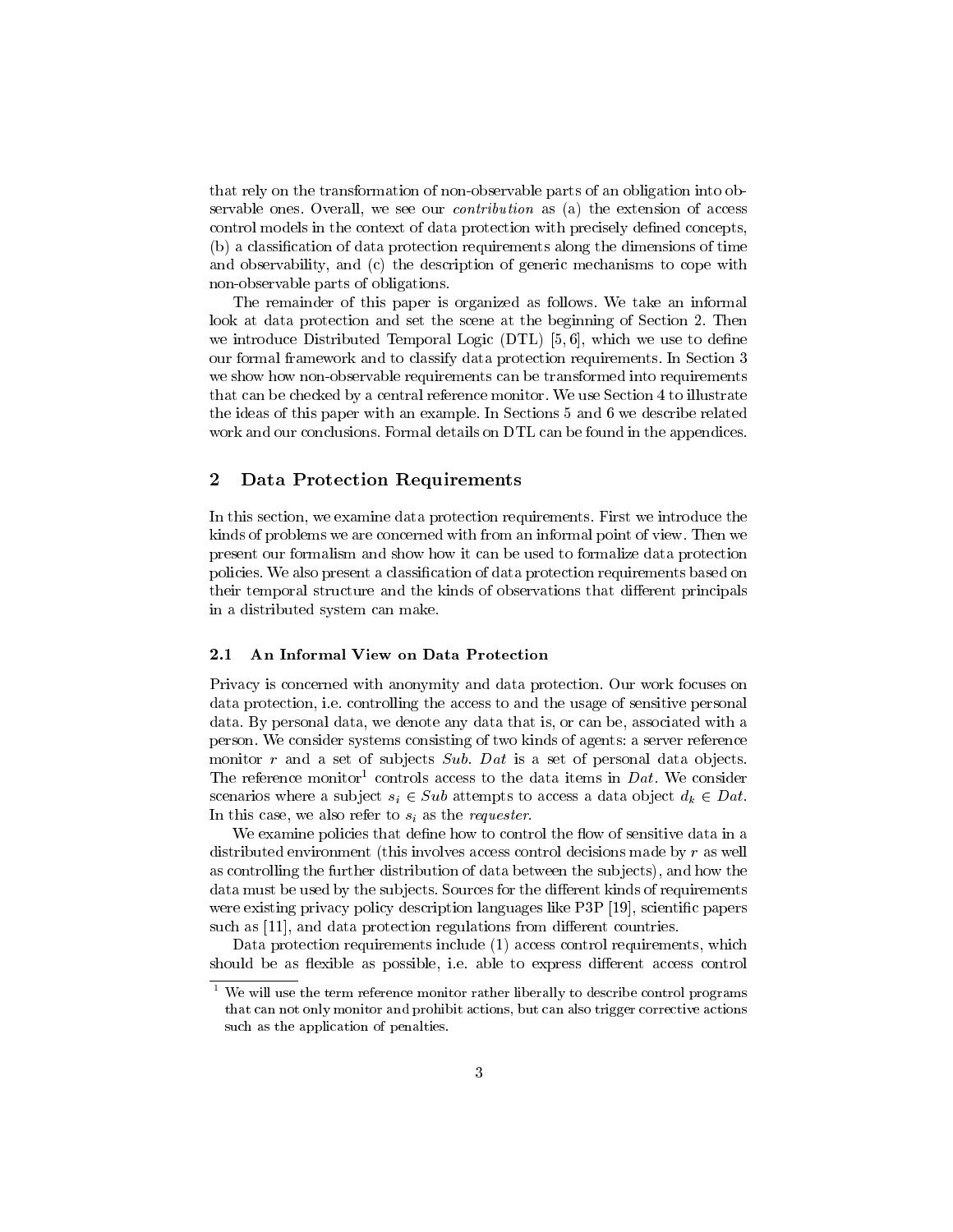paradigms; (2) actions that must be performed prior to the access, e.g. presenting a certicate or gathering the consent of the data owner; (3) actions that must be performed within a certain time period or on a recurring basis, e.g. informing the data owner about the access or about any usage of the data; (4) restrictions on the further distribution of the data; (5) restrictions on the possible purposes for which the data may be used; (6) limitations on the retention time; (7) mandatory uses of protection mechanisms; and (8) duties of keeping the data up-to-date.

#### 2.2 Gentle Introduction to DTL

We use Distributed Temporal Logic (DTL) to formally express privacy requirements. In this section, we give a brief, high-level overview of DTL, relegating the formal presentation to Appendix A.

DTL [5, 6] can be seen as a generalization of Linear Temporal Logic (LTL) [13] and our explanation here will focus on the differences. DTL contains temporal operators for reasoning about the past and the future. In addition, it provides a distributed view of systems. Whereas LTL formulas express a global view of a distributed system in terms of temporal properties of its traces, DTL formulas formalize system properties from the local view of the system's agents. Statements  $\varphi$  refer to an agent a's local data space; this is expressed as  $\mathcal{Q}_a[\varphi]$ . **Q.**[ $\cdot$ ] formulas cannot be nested. Intuitively,  $\varphi$  includes *state propositions* such as "a possesses a certificate", and *actions* such as "a deletes a file".  $\varphi$  may also express temporal behavior relative to the agent's past or future. Action symbols and state propositions are domain dependent and must be defined for each concrete scenario. Examples are given later in this section and in Section 4.

Agents  $a$  and  $b$  can communicate messages time-synchronously and reliably via  $\frac{snd}{rcv}$  pairs, which are parts of their respective set of local actions: the action  $\text{snd}(b, m)$  denotes the sending of message m to agent b and  $\text{rcv}(b, m)$ denotes the simultaneous reception of message  $m$  from agent  $b$ .

DTL future-time operators are the unary operators  $X$  (*next*) and  $G$  (*always*). and the binary U operator (weak until). DTL past-time operators are the unary operators Y (*previous*), P (*sometime in the past*), and H (*always in the past*), and the binary operator S (since).  $X^n$  is shorthand for n repeated applications of X. As further syntactic sugar, we define  $F^{\leq n} \varphi \equiv \bigvee_{i=0}^{n} X^{i} \varphi$  for any  $n \in \mathbb{N}$ . We will employ a similar shorthand with  ${\mathsf G}$  (replacing  $\lor$  by  $\land$  in the above). Analogously, by substituting X with Y in the definition  $F^{\leq n} \varphi$  (respectively  $G^{\leq n} \varphi$ ), we get the definition of  $\mathsf{P}^{\leq n} \varphi$  ( $\mathsf{H}^{\leq n} \varphi$ ).

Grossly simplifying matters, the semantics of DTL—formally defined in Appendix  $A$ —is similar to LTL and it takes into account that (a) propositions can be true only for specific agents and (b) there is communication (synchronization) between agents.

#### 2.3 Formal Representation of Data Protection Policies

We now show how the kinds of systems introduced in Section 2.1 can be described using DTL, and how privacy policies can be formally expressed. To simplify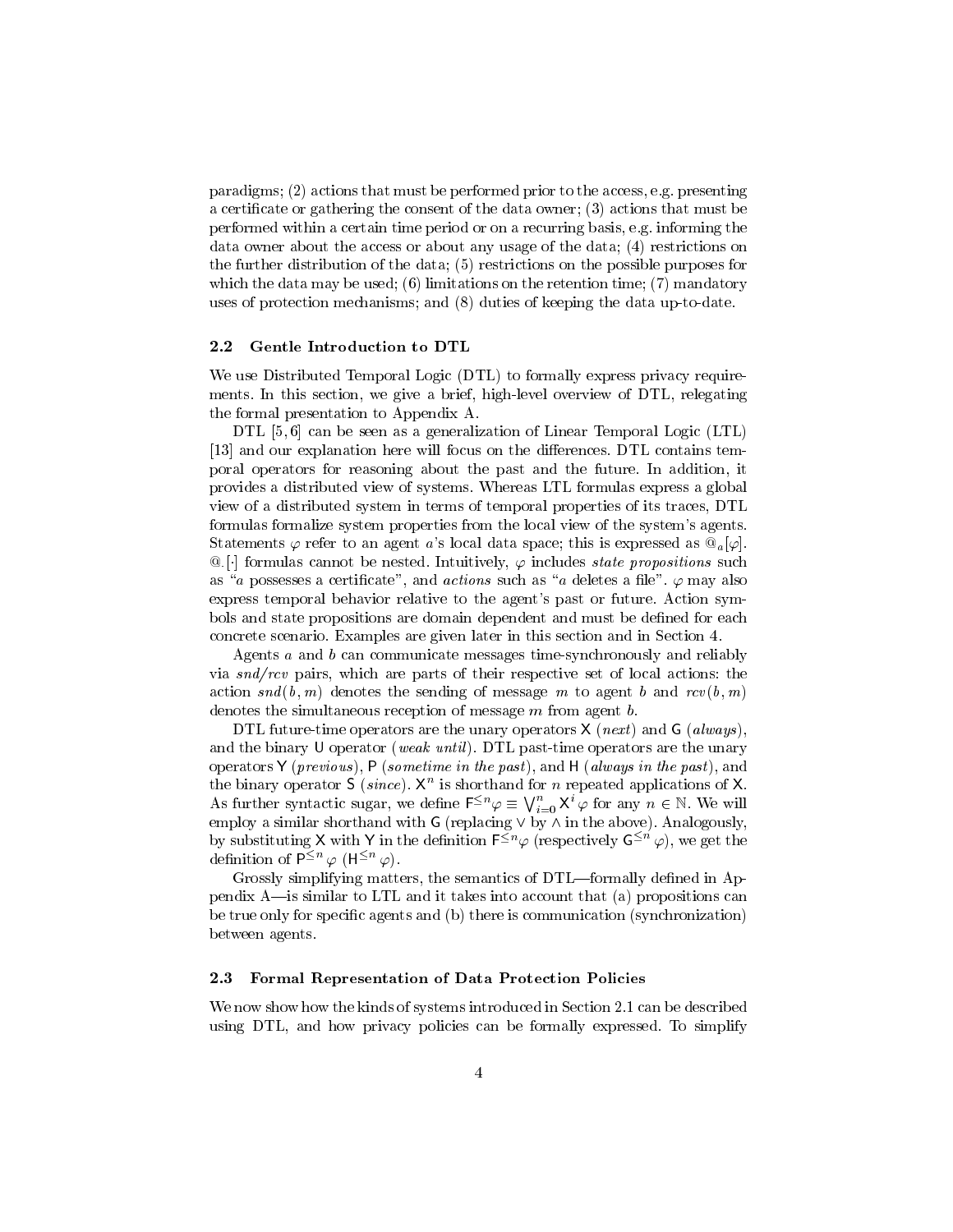notation, we assume discrete time, e.g. one time step per day for the examples given later.

We define two subsets of DTL formulas: *provisional formulas* and *obligational formulas*. Provisional formulas are formulas  $\mathbb{Q}_a[\varphi]$  for an agent a that contain no future-time temporal operators. Obligational formulas are formulas of the same form that do contain future-time temporal operators, but no past-time temporal operators. Further, obligational formulas must not contain temporal operators that are under the scope of a negation, respectively on the left-hand side of an implication.<sup>2</sup>

We also divide DTL formulas into observable formulas and non-observable formulas. These are defined from the reference monitor  $r$ 's point of view. Intuitively, observable formulas are only concerned with r's local state or actions that r can observe. Actions that r can observe are either local actions of r or communication involving r. More formally, observable formulas are of the form  $\mathcal{Q}_r[\varphi]$  or  $\mathcal{Q}_{s_i}[snd(r, msg)],$  for a subject  $s_i$  and a message msg. Non-observable formulas are all other formulas.

The policies we consider are conjunctions of *decision rules*, which are formulas of the form

$$
\mathbb{Q}_r[authorize(s_i, d_k)] \Rightarrow (p_1 \land ... \land p_m \land o_1 \land ... \land o_n),
$$

where  $p_1, ..., p_m$  are observable provisional formulas,  $o_1, ..., o_n$  are obligational formulas, and  $m, n \geq 0$ . The action  $\mathit{authorize}(s_i, d_k)$  stands for authorizing subject  $s_i$  to access data  $d_k$ . Such decision rules may exist for each possible subject/object pair. Of course, access policies are often expressed in a simpler and more compact way by introducing hierarchies or roles, thereby eliminating the necessity of having an entry for each subject/object pair. Without loss of generality, we assume that decision rules of the form presented above may be derived from a more compact representation.

Note that the right-hand side of the implication is only a necessary precondition for the access to be authorized. One reason is that we do not reflect the fact that an access is only authorized after it has been requested by the subject. The acceptance of obligations (explained in Section  $(2.5)$ ) is not reflected in our representation of a decision rule either. Thus, we formulate an implication rather than an equivalence.

#### 2.4 Provisions

A provisional formula that appears in a decision rule is called a provision. Intuitively, provisions cover traditional access control requirements. This is because the information stored in r's local state (cf. Section 2.3) can contain attributes

<sup>&</sup>lt;sup>2</sup> By restricting this, we cannot express liveness properties in our formalism. This is intentional and it is not a restriction in our context since liveness does not appear to be of practical relevance for formulating privacy requirements. In practice, one generally sets a time limit for carrying out an action.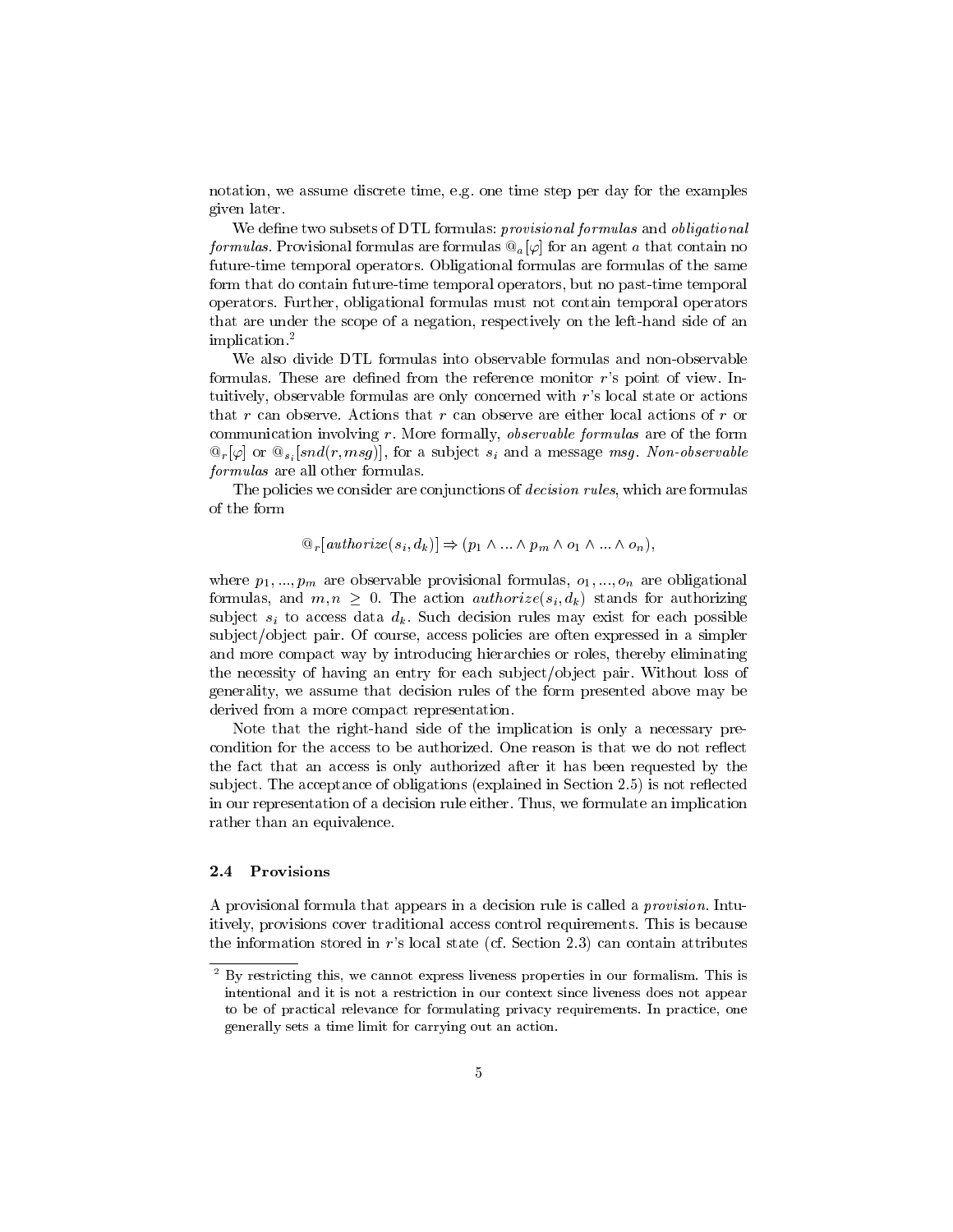about the other subjects and about the data objects, which enables us to express rules in different access control paradigms. Many practical examples can therefore be found in the access control area, e.g. " $s_i$  has the role manager". This could be formalized as  $@_{r}[role(s_{i}, manager)] ,$  where  $role(s_{i}, manager)$  is a local state proposition that holds whenever  $s_i$  has the role manager.

Provisions may also concern actions that must have occurred before the authorization. This is referred to as provisional authorization in the literature [8]. For brevity, we focus only on the results of such provisional authorizations (e.g. that the owner's consent must be present before allowing access), and not on how this result is achieved (e.g. how and when the owner's consent is gathered). Therefore, we assume that all aspects of r's past that are relevant for the current access decision are reflected in r's current local state, and we restrict ourselves to expressing provisions without using past-time temporal operators. This can be done without loss of generality. For example, instead of stating that a certificate must be submitted *before* access is authorized, we demand that the certificate be present at the time of the access decision.

As the reference monitor needs to be able to evaluate provisions before authorizing access, we restrict the allowed provisional formulas to observable ones. In other words, we allow only provisions that  $r$  is able to check. Addressing non-observable provisions is an area for future work.

#### 2.5 Obligations

Obligations impose conditions on the future (i.e. the time after an access is authorized) that an agent is bound to fulfill. An obligational formula becomes an obligation when a binding is established. Such a binding may be created in many ways, for example by the subject explicitly committing himself to an obligation, or by a law that applies to all agents of a system. For simplicity's sake, we assume that the reference monitor ensures that for all obligational formulas in a decision rule, the bindings are established before the access is authorized and, consequently, we do not explicitly state this in the decision rules. In the remainder of this paper, we hence drop the conceptually important distinction between obligations and obligational formulas, and we will use the term obligation for all obligational formulas in the context of a data protection policy.

We now explain what it means for an obligation to be *violated*. We give an intuitive description here, and refer to Appendix B for a formal definition of this notion. Consider a decision rule of the form  $\mathbb{Q}_r[authorize(s_i, d_k)] \Rightarrow (...\land$  $o_l \wedge ...$ ), where  $o_l$  is an obligation. We assume that each action  $\mathit{authorize}(s_i, d_k)$ occurs at most once,<sup>3</sup> which allows us to uniquely relate an obligation to a specific access decision. The obligation  $o_l$  is violated at a time point  $t_k$  if the action  $@_{r}[authorize(s_{i}, d_{k})]$  occurred at a previous time point  $t_{j},$  and the formula  $\mathbb{Q}_r[authorize(s_i, d_k)] \wedge \neg o_l$  holds at  $t_j$  for all possible futures after  $t_k$ .

<sup>&</sup>lt;sup>3</sup> This is without loss of generality. From a theoretical perspective, one may safely assume arbitrarily many copies of each rule, each copy uniquely indexed.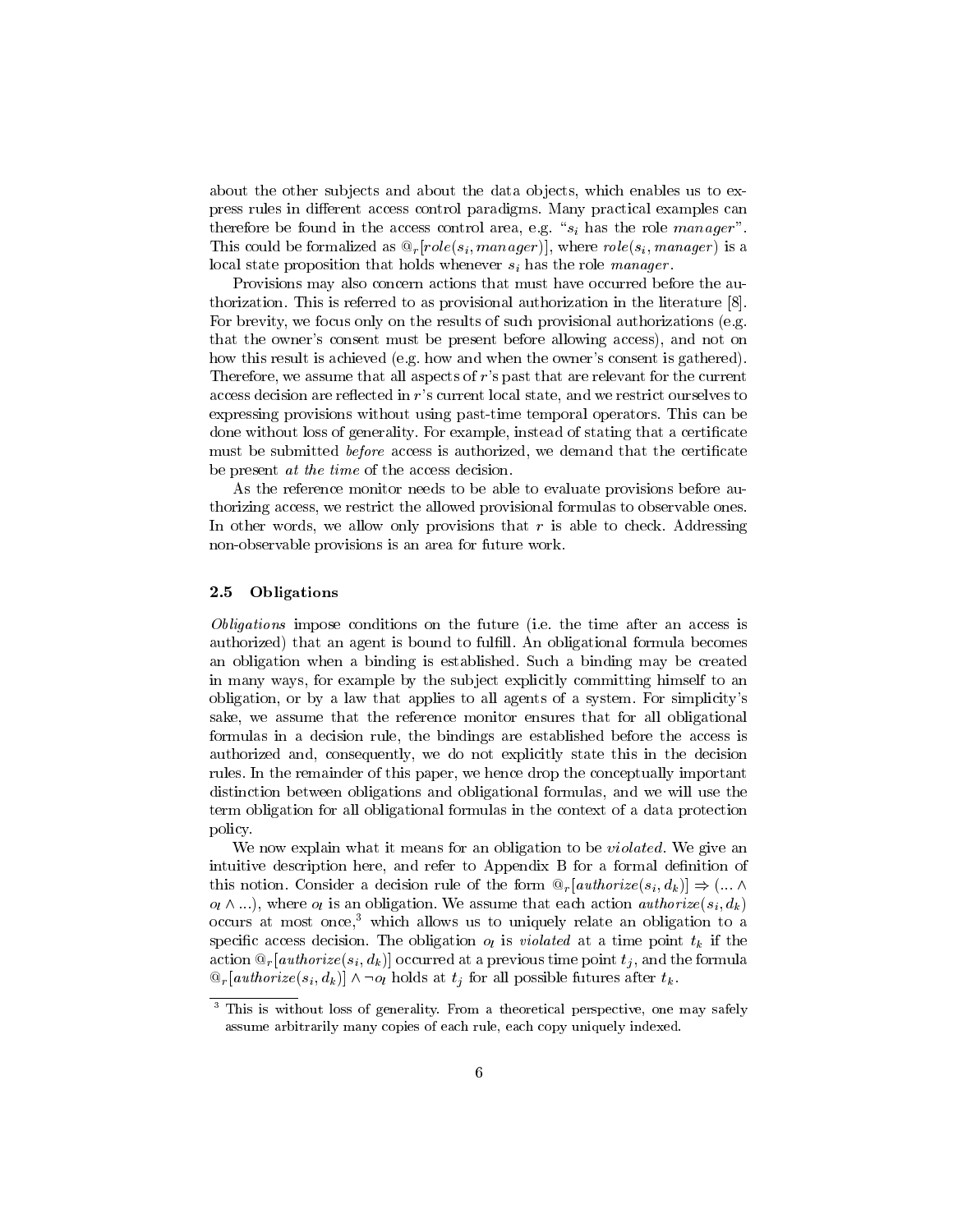Consider the example  $\mathbb{Q}_r[authorize(s, d)] \Rightarrow \mathbb{Q}_s[ F^{\leq 3} send(r, m)]$  for a subject s, data item d, and message m. This decision rule states that s must send  $m$ to r within three time steps after the authorization. Let  $t_0$  be the time point where *authorize*(s, d) occurs, and  $t_l$  be l time steps later. If send(r, m) does not occur in the time span between  $t_0$  and  $t_3$ , then the obligation  $\mathbb{Q}_s[\mathsf{F}^{\leq 3} send(r,m)]$ is violated at  $t_4$  and at every subsequent time step. If  $send(r, m)$  does not occur at times  $t_0$ ,  $t_1$ , or  $t_2$ , then the obligation is not violated at any of these time points: send $(r, m)$  could still occur at  $t_3$ , and thereby satisfy the decision rule.

We have classied data protection requirements in terms of provisions and obligations. As provisions have been thoroughly analyzed in the literature (see Section 5 for references), we henceforth focus on the part of the landscape that is not yet as well-understood: obligations.

#### 2.6 Classication of Obligations

We classify obligations along two dimensions: temporal structure and distribution. This categorization provides a useful mapping from requirements to enforcement mechanisms, as we will see in Section 3. In the temporal dimension, we have the categories of *bounded future* and *invariance* properties.

We call an until statement  $\varphi \cup \psi$  temporally bounded if there is an upper time limit for the occurrence of  $\psi,$  i.e., there is a constant  $n \in \mathbb{N}$  such that  $\varphi \mathsf{U} \, \psi$  can be rewritten as  $\bigvee_{j=1}^{n} (X^j \psi \wedge \bigwedge_{i=0}^{j-1} X^i \varphi)$  without changing the semantics of the formula that contains the until statement. We require that temporally bounded until statements be transformed into the equivalent statement that contains only X operators. With this transformation, we can syntactically distinguish between bounded future (in particular, no U) and invariance properties.<sup>4</sup>

| <i>Bounded Future</i> | Only X as the temporal operator                                                 |
|-----------------------|---------------------------------------------------------------------------------|
|                       | <i>Invariance Properties</i> At least one G or U, and any number of X operators |

In the distribution dimension, we distinguish between observable and nonobservable formulas as defined in Section 2.3. This classification results in four categories of obligations named  $\mathcal{C}_I$  through  $\mathcal{C}_{IV}$ .

| Time/Distribution     |                     | $\vert$ Observable $\vert$ Non-Observable |
|-----------------------|---------------------|-------------------------------------------|
| Bounded Future        |                     | $C_{II}$                                  |
| Invariance Properties | $\mathcal{C}_{III}$ | Сīv                                       |

For each category of obligations, we describe their intuitive nature, present practical examples, and show how some of these examples can be formalized. We continue the convention of calling the reference monitor  $r$  and the requester  $s_i$ .

<sup>&</sup>lt;sup>4</sup> The transformation of temporally bounded until statements into sequences of X is decidable because we are concerned with propositional statements only.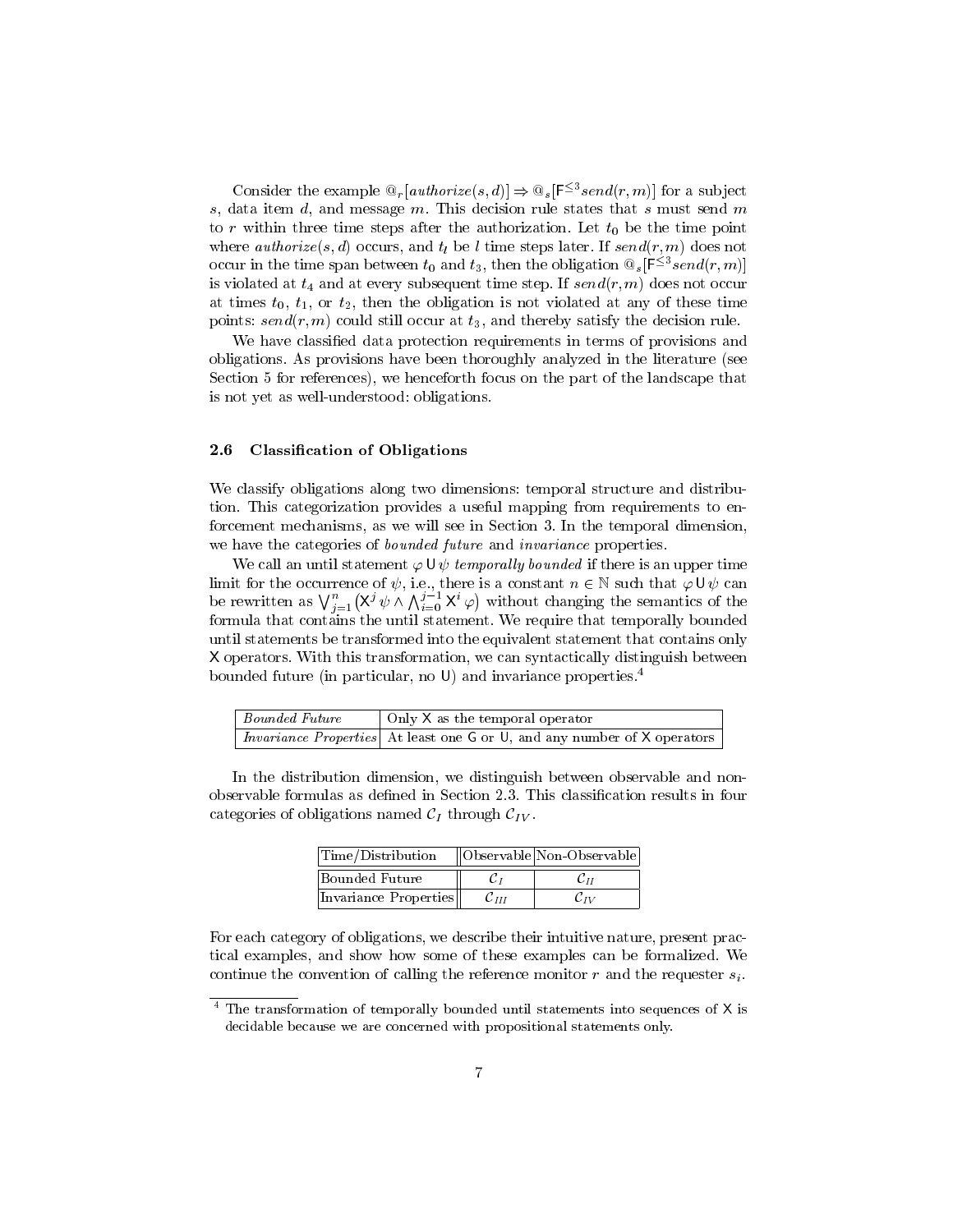Category I—Bounded future, observable: Intuitively,  $C_I$ -obligations make statements about properties and events that are observable for  $r$  and cover a limited time frame. A classical example comes from the domain of e-commerce: the obligation to pay a fee within a fixed number of days. Data protection examples for  $C_I$ -obligations include "Data item  $d_k$  may not be accessed for x days" or "r must notify the data owner about the access within  $x$  days". The latter could be formalized as  $\mathbb{Q}_r[\mathsf{F}^{\leq x}\mathit{snd}(\textit{Owner}, \textit{released}\left(d_k, s_i\right))],$  where  $\textit{Owner}$  is the data owner, and  $released(d_k, s_i)$  is a message indicating that  $d_k$  was given to  $s_i$ .

Category II—Bounded future, non-observable: This category is similar to  $\mathcal{C}_I$ , with the difference that we are dealing with non-observable formulas. Privacyrelevant examples include " $d_k$  must be deleted within x days" or "must not be redistributed in the next  $x$  days". The former obligation could be formalized as  $\mathbb{Q}_{s_i}[\mathsf{F}^{\leq x}(del(d_k))],$  where the action  $del(d_k)$  corresponds to deleting  $d_k$ .

Category III—Invariance properties, observable: A practical example for a  $\mathcal{C}_{III}$ obligation is "Re-access the data at least every  $x$  days", which can be formalized as  $\mathbb{Q}_{s_i}[\mathsf{G}(\mathsf{F}^{\leq x} snd(r, request(d_k)))],$  where  $request(d_k)$  is a message used to request  $d_k$ . This obligation is relevant to data protection since the freshness of data is sometimes demanded by existing data protection regulations.

Category IV—Invariance properties, non-observable:  $\mathcal{C}_{IV}$ -obligations occur often in practice. Examples include "Only for statistical analysis", "Do not distribute further", "Each usage of the data must be reported immediately", or "Must be protected with protection level  $L$  until it is declassified by the owner". We formalize the latter obligation as  $\mathbb{Q}_{s_i}[\text{protect}(d_k,L) \cup \text{rcv}(Owner, declaresify(d_k))].$ Here protect $(d_k, L)$  reflects that  $d_k$  is protected according to protection level L, Owner is the data owner, and declassify  $(d_k)$  is a message that indicates the declassification of  $d_k$ .

### 3 Coping with the Non-Observable

In this section we address the question of how a central reference monitor can ensure that data protection requirements are adhered to. In some sense, this is an impossible task, because it is difficult to imagine how a reference monitor can enforce something that it cannot even observe. We use a generalized notion of enforcement here. It covers not only the strict sense of enforcement defined in [14] (the prevention of unwanted executions of a system through system monitoring and denying actions that would violate the policy), but also execution monitoring combined with compensating actions (e.g. penalties) in case the execution violates the policy. More specically, such a penalty can be applied once an obligation is violated (as defined in Section 2.5 and in the Appendix).

Therefore, a crucial point for achieving enforceability is to be able to monitor the relevant parts of the system. We show how a reference monitor can use nontechnical mechanisms, such as audits or legal means, to support the task of making non-observable actions observable, and how the use of such mechanisms can be reflected in the policy of the reference monitor.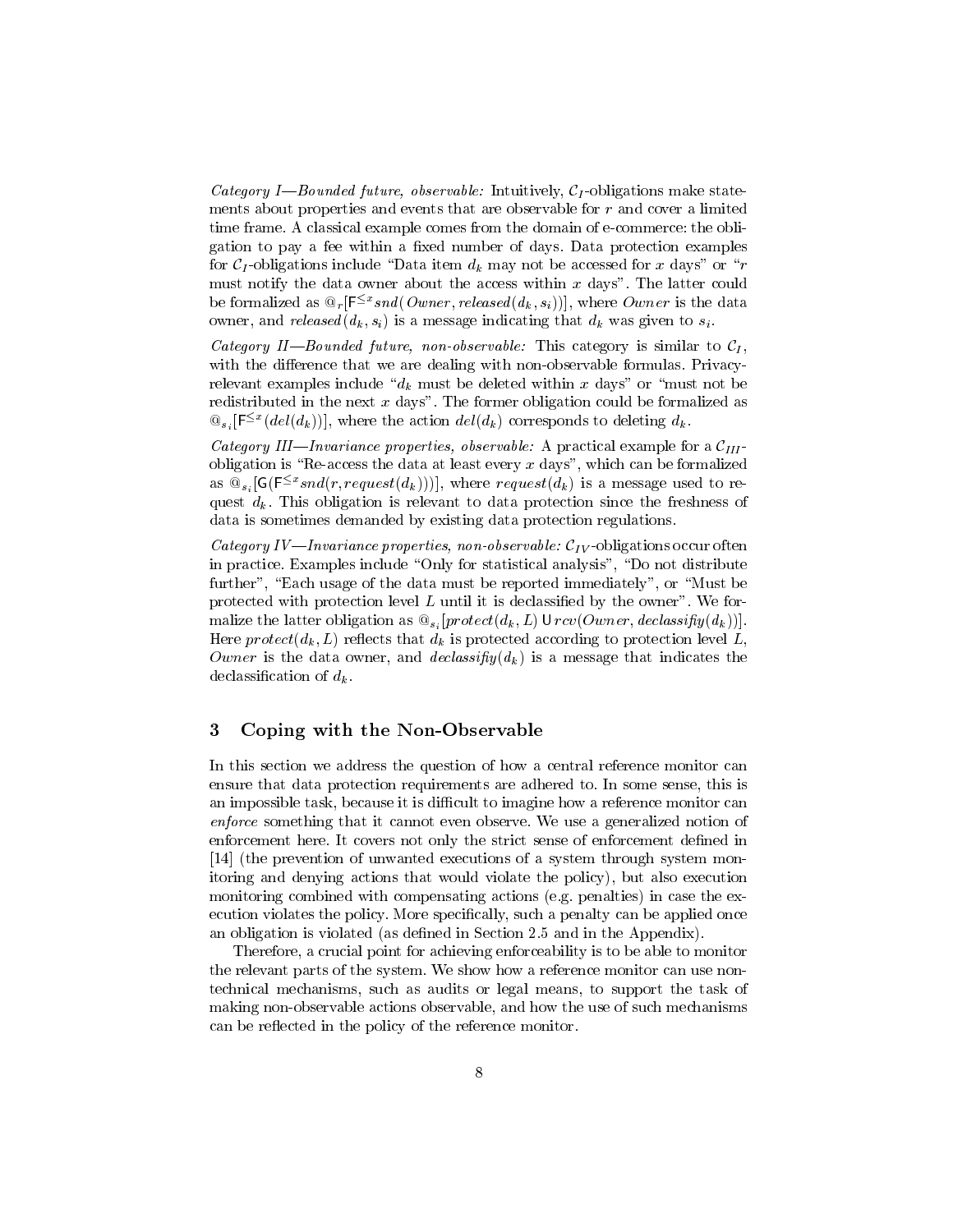As in the previous section, our focus is on obligations. Enforcing provisions is something that has been studied in many variations (see Section 5) and is well understood. We first show how observable obligations can be enforced, and then we show how we can use those enforcement mechanisms also for enforcing non-observable obligations.

#### 3.1 Enforcing Observable Obligations

For observable obligations, suitable enforcement mechanisms have already been described by other authors, e.g. [3]. We give a short overview here, as these mechanisms will play a role in enforcing the non-observable obligations as well. Among the observable obligations in  $C_I$  and  $C_{III}$ , we have three cases, which require different means of enforcement.

First, obligations that are requirements on r's local actions or r's local state are called r-obligations. An example is that r must notify the owner of a data item after it has been accessed, or that  $r$  must gather evidence about the usage of a data item after some predefined time. Such obligations are of the form  $\mathbb{Q}_r[\varphi],$ and they are enforced by specifying and implementing  $r$  such that it always respects them. In other words, we consider  $r$  to be a "trusted system". Thus no additional mechanisms are needed.

Second, those obligations that are enforceable by preventing unwanted executions (EM enforceable in the sense of [14]) form a strict subset of the  $\mathcal{C}_I$  and  $\mathcal{C}_{III}$ -obligations. This is, for example, the case for an obligation that prohibits a subject from accessing a certain data object in the future. Here, r can just deny the respective access requests in order to enforce the obligation.

Third, an approach for enforcing all other  $C_I$ -obligations is presented in [3]. A reference monitor can check if the obligation is violated at the end of the bounded time period. If this is the case, the reference monitor can penalize the subject, e.g by reducing its service level, lowering some trust or credibility rating of the subject, or taking legal action. This approach can also be applied to  $C_{III}$ obligations. In this case, the obligation must be continuously monitored, not only for a predened amount of time.

#### 3.2 Enforcing Non-observable Obligations

How can we enforce non-observable obligations? We show how, in some cases, it is possible to reuse existing mechanisms for provisions and observable obligations. Namely, we present three strategies for transforming a non-observable obligation into a set of provisions and observable obligations that specify a similar goal. It is likely that the transformed policy will not specify exactly the goals the original policy expresses. This is the cost of observability. To what extent the original goals are weakened by such a transformation depends on the mechanisms that are used and is explored in the remainder of this section as well as in the next section. The first two strategies we present below aim at making the nonobservable parts of an obligation observable, thereby enabling  $r$  to monitor their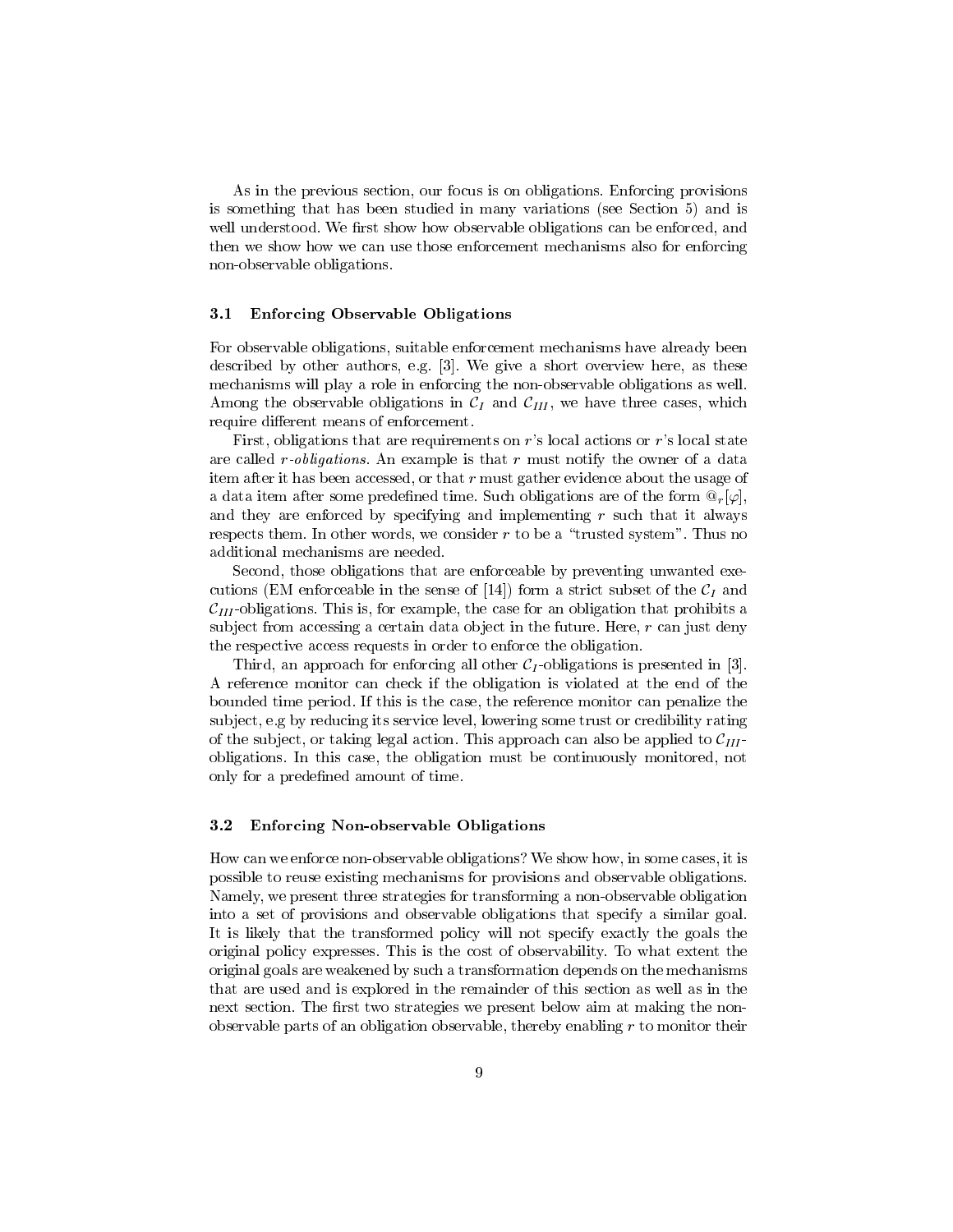fulllment. The third strategy limits possible executions to prevent violations of the obligations.

(1) Reserving the right to pull evidence: In this strategy, the reference monitor reserves the right to obtain evidence in the future, for example through an audit. This right could be executed after some deadline (in  $\mathcal{C}_{II}$ ) or whenever r suspects that the obligation has been violated (in  $\mathcal{C}_{IV}$ ). Conceptually, the aim of such an audit is to make certain local events and parts of the local state of the subject visible to the reference monitor. To obtain the above mentioned right,  $r$  demands a legal binding (e.g. in the form of a digitally signed statement from the requester) that allows it to trigger an investigation in the future. Demanding a legal binding is now a requirement that can be evaluated in the present, and therefore a provision. As we illustrate in the next section, this provision is accompanied by a set of r-obligations that define when and under which conditions r must perform an investigation, and how it should react to the result.

(2) Imposing the duty to push evidence: Another strategy is that the requester must commit himself to delivering evidence. The evidence could be delivered by presenting the results of an audit performed by a trusted third party. Delivery of such evidence can occur just once (as a prerequisite for gaining access, which can be expressed by a provision), or on a recurring basis (which constitutes a  $\mathcal{C}_{III}$ -obligation). As in strategy (1), this requirement needs to be accompanied by a set of  $r$ -obligations.

 $(3)$  Limiting possible executions: The third possibility for the reference monitor is to limit of possible executions of the agents to those that do not violate the obligation. In order to achieve this, r may put the data into an environment that imposes restrictions on how the data can be used. Basically, this is the idea of digital rights management (DRM)  $[16–18]$ . It remains to be seen how suitable DRM is for enforcing data protection policies, since any data which is output outside the DRM environment can be re-recorded. At the very least, DRM can act as a support mechanism to the two strategies listed above and thereby increase the likelihood that the obligations are fullled, or at least prevent unintended violations resulting from carelessness.

These three strategies are not necessarily applicable to all non-observable obligations. In the case of further distribution, for example, implementing one of the first two strategies might be difficult as  $r$  might not be able to audit every subject that could possibly have received the data. The three strategies can at least be applied to some non-observable obligations, however, and the question of which enforcement mechanisms can enforce a given set of requirements is the subject of future work. In the following example, we examine the application of the pull-evidence strategy (1) to enforce  $\mathcal{C}_{II}$ -obligations.

### 4 Example

We now show how a simple data protection policy containing provisions, observable obligations, and non-observable obligations can be formalized and enforced. We sketch the semantics of the different requirements and use the pull-evidence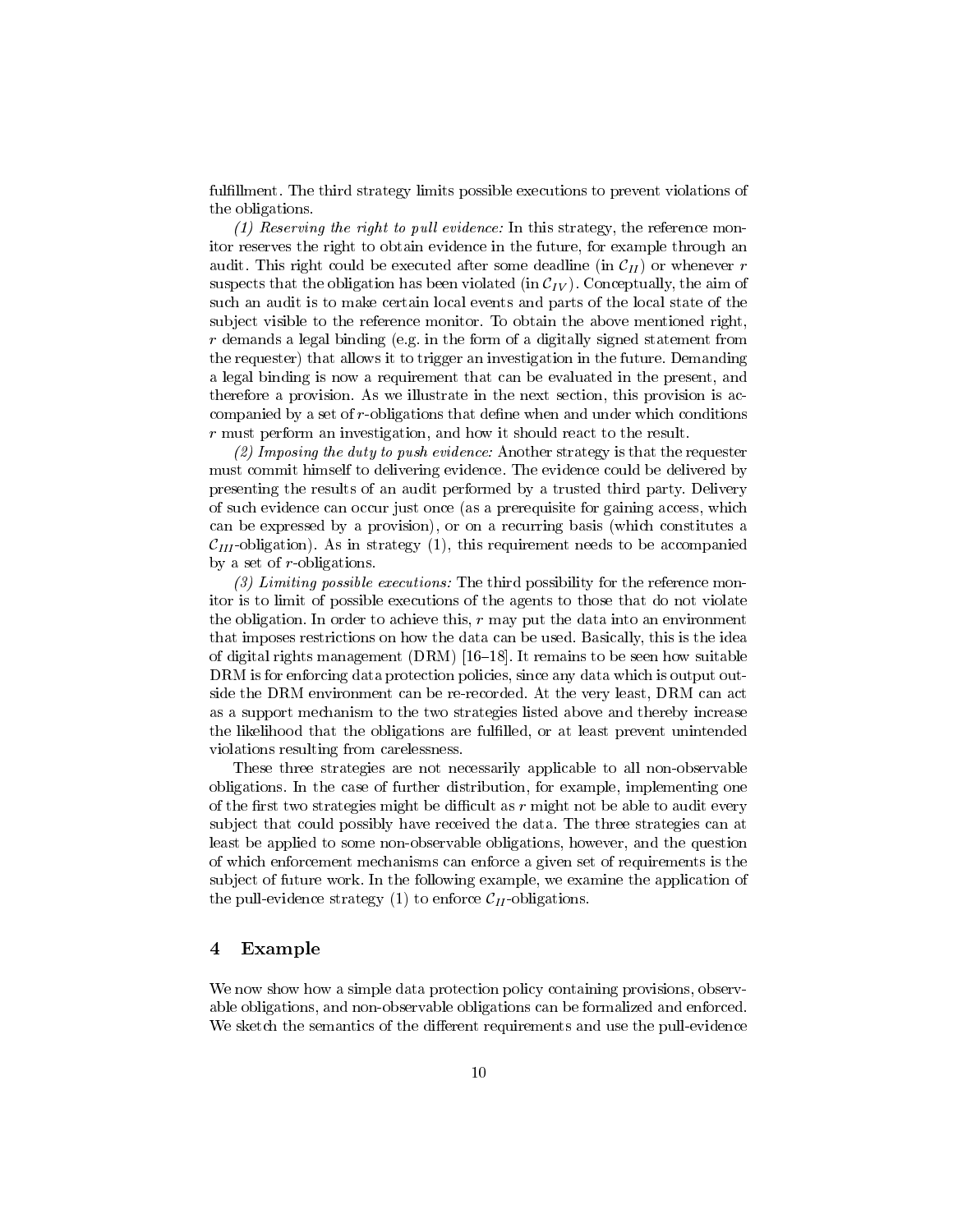strategy to transform the non-observable obligations into observable ones. We also discuss the results of this transformation, and how they relate to the original policy.

Our system consists of two government agencies A and B, a citizen  $Owner$ , and a trusted auditor T. A acts as the reference monitor and maintains a database of citizen information, where data items  $d_1$  and  $d_2$ , belonging to Owner, are stored. These data items are sensitive, e.g. medical records, criminal records, or tax statements. B is the only subject in the sense introduced in Section 2, whereas  $T$  and  $Owner$  are additional agents introduced for different purposes.

Recall that our policies contain decision rules for each subject/object pair. To keep things simple, we just present the entries for the pairs  $(B, d_1)$  and  $(B, d_2)$ . A's policy requires the following for authorizing B to access  $d_1$ : (R1) B must have role *statistician*;  $(R2)$  A must notify *Owner* immediately after the access; and (R3) B must delete  $d_1$  after at most 90 days. For the pair  $(B, d_2)$ , the policy requires that  $(R4)$  B must have trust level high;  $(R5)$  B must notify Owner immediately after the access; and  $(R6)$  B must ensure that its copy of  $d_2$  is never older than 30 days.

R1 and R4 are provisions because the roles and trust levels of the different agents can be reflected in state propositions of A. R2 is a  $\mathcal{C}_I$ -obligation for A (recall the notion of r-obligations introduced in Section 2). R3 is a  $\mathcal{C}_{II}$ -obligation because it is non-observable and belongs to the bounded future category. R5 looks similar to R2, but is also a  $\mathcal{C}_H$ -obligation because the action of B notifying Owner is not observable to  $A$  in our definition. To formalize R6, we must define more precisely what it means for  $B$  to ensure that the data is kept fresh. In order to get a new copy of the data,  $B$  must request it again,  $A$  must grant the request and send the data to  $B$ , and  $B$  must update its local record of the data with the new version received. B cannot be responsible for the request being granted and the data being sent. Therefore we only demand the following two things in our policy: that B regularly (at least every 30 days) requests  $d_2$ , and that B updates its local record every time it receives the new version. This corresponds to a  $\mathcal{C}_{III}$ -obligation for the regular requests and a  $\mathcal{C}_{IV}$ -obligation for the updating. Therefore, we will formalize this as two separate requirements in our policy.

#### 4.1 Formalization

We need to define appropriate actions and state propositions for our agents. as well as the messages that are exchanged. We also introduce the actions and state propositions that will be used when transforming the policy later. In these definitions, we use the convention that  $s_i$  is an arbitrary subject,  $d_k$  is a data item, *obl* is the textual representation of an obligation, and *penalty*  $\in$  *Penalties*. where *Penalties* is a set of applicable penalties in case a requirement is violated. This could be the lowering of a trust or credibility rating, or a legal action.

For the agency  $A,$  acting as the reference monitor, we define  $\mathit{authorize}\left( s_{i},d_{k}\right),$ the action of allowing  $s_i$  to access  $d_k$  (this includes delivering the data item, i.e. sending  $d_k$  to  $s_i$ ), and  $penalize(s_i, penalty)$ , the action of penalizing  $s_i$  by applying penalty. The state propositions include:  $role(s_i, statistician)$ , for reflecting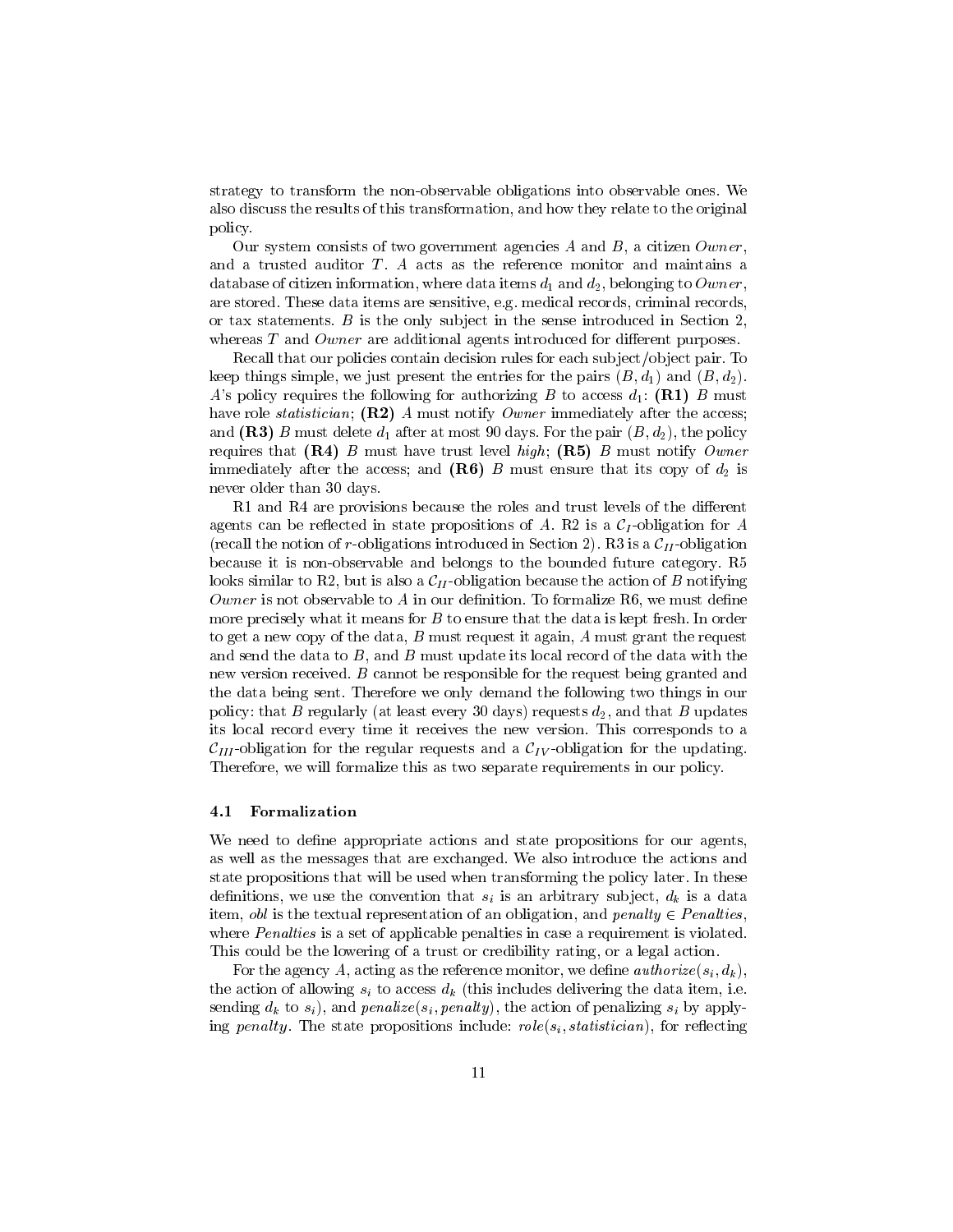that  $s_i$  is a *statistician*, trustlvl( $s_i$ , high), for reflecting that  $s_i$  has trust level high, and investigate, which reflects the value of a function that outputs true or false (we will use this later for implementing the pull-evidence approach).

For the agency B, we define  $del(d_k)$ , the action of deleting  $d_k$  (i.e. no copies of  $d_k$ 's value are retained), update $(d_k)$ , the action of updating the previously stored value of  $d_k$ , and no state propositions.

The *snd* and rcv actions are defined for all agents as explained in Section 2.2. In addition, the following messages may be exchanged, where *procedure* is an element of a set of procedures like push or pull:

- request( $d_k$ ) message that a subject uses to request  $d_k$  from A;
- released( $s_i, d_k$ ) message that A uses to indicate the release of  $d_k$  to  $s_i$ ;
- $accessed(d_k)$  message that B uses to indicate that it accessed  $d_k$ ;
- $doc(d_k)$  document containing data item  $d_k$ ;
- $accept(obj, procedure, penalty)$  message that a subject sends to accept that A may use the indicated procedure for checking the obligation, and to accept the penalty in case the obligation is violated;
- $reqMulti(obj)$  message that A uses to request an audit regarding obl; and
- $viol(obl)$  message sent as the result of an audit, indicating that the obligation represented by obl is violated.

Now we are in a position to write down the two policy entries for  $(B, d_1)$  and  $(B, d_2)$ . We again assume discrete time with one day per time step. We formalize the policy entries regarding B accessing  $d_1$  and  $d_2$  as

 $\mathcal{Q}_A[authorize(B, d_1)] \Rightarrow (\mathcal{Q}_A[role(B, statistician)])$ 

 $\wedge \mathcal{Q}_A[\mathsf{X}]$  and  $(Owner, released(d_1, B))] \wedge \mathcal{Q}_B[\mathsf{F}^{\leq 90}del(d_1)])$ 

and

 $\mathcal{A}[authorize(B, d_2)] \Rightarrow (\mathcal{A}[trustlvl(B, high)] \land \mathcal{A}[K, sid(Owner, accessed(d_2))]$  $\wedge \mathcal{Q}_B[G F^{\leq 30} \text{snd}(A, \text{request}(d_2))] \wedge \mathcal{Q}_B[G(\text{rcv}(A, d_2) \Rightarrow X \text{update}(d_2))]).$ 

#### 4.2 Transformation

We have three non-observable obligations in this policy as discussed above: one  $\mathcal{C}_H$ -obligation deriving from R3, one  $\mathcal{C}_H$ -obligation deriving from R5, and one  $\mathcal{C}_{IV}$ -obligation that defines a part of R6. We now transform the obligation  $\mathbb{Q}_B[\mathsf{F}^{\leq 90}del(\check{d}_1)]$  into a set of provisions and observable obligations. We do this in two steps. In the first step, we follow our notion of enforcement introduced in Section 3 and require that if B does not delete  $d_1$  within 90 days, then it will be penalized within a certain time period, say an additional 30 days. This goal can be formalized as

(G1) 
$$
\mathbb{Q}_B[\mathsf{G}^{\leq 90}(\neg \text{del}(d_1))] \Rightarrow \mathbb{Q}_A[\mathsf{X}^{90} \mathsf{F}^{\leq 30} \text{penalize}(B, \text{pen})],
$$

where  $pen \in Penalties$ .

In the second step, we define how this goal should be achieved using the pull-evidence approach. Roughly, the strategy is as follows. A must obtain B's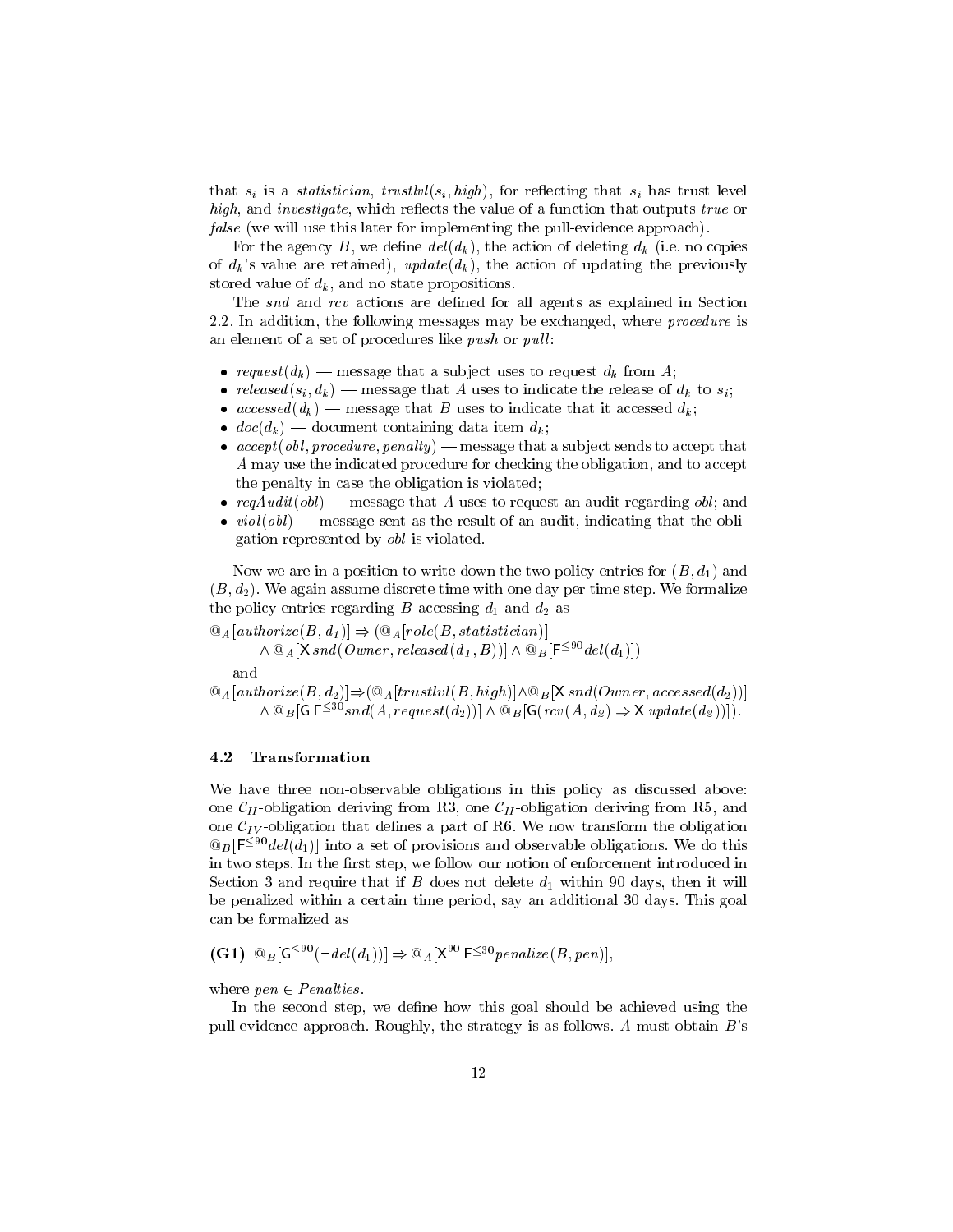permission to perform audits that check whether the obligation is violated (recall that this is in addition to accepting the obligation itself, which is done implicitly as stated in Section 2). 90 days after the access, A can ask the auditor to check whether  $d_1$  was really deleted by  $B$ . For this to work, we must address the following issues.

First, we must specify under which conditions A requests such an audit. The reason for employing the pull-evidence strategy instead of the push-evidence strategy is that such an audit is not necessary in all cases. This reduces the auditing overhead. Generally, there are two options for triggering audits. One option is that audits are performed randomly as control samples, and the other option is to perform an audit only when suspicion arises. For both options, the state proposition investigate indicates whether an audit should be performed.

Second, we assume that the auditor is able to determine if the data was actually deleted, given that  $B$  allows the audit to be performed.  $B$  must agree to this audit beforehand. Furthermore, we assume that upon request from A, the auditor  $T$  always performs an audit and returns the result within a given time period, say one day. This assumption can be formalized as follows (where  $o_1$  is the textual representation of the obligation  $\mathbb{Q}_B[\mathsf{F}^{\leq 90}del(d_1)]$ :

$$
(A1) \ (\text{Q}_A[snd(T, \text{reqAut}(o_1))] \wedge \neg \text{Q}_B[P^{\leq 90}\text{ del }(d_1)]) \Rightarrow \text{Q}_T[X(\text{snd}(A, \text{viol}(o_1)))]
$$

Note that this assumption also expresses that the auditor is able to decide a violation at run-time: we know that the audit request will (if ever) be sent 90 days after the access decision, and therefore the obligation is violated at that point if the data has not been deleted within the last 90 days.

Applying the pull-evidence strategy yields an new set of requirements:

 $(P1)$   $@_B[snd(A, accept(o_1, pull, pen))]$  $( \textbf{P2}) \ \ \textcircled{a}_{A} \big[ \textsf{X}^{90} \ (investigate \iff \text{snd}(\textit{T}, \text{req} \textit{A}\textit{u} \textit{d} \textit{t}(o_1))) \big]$  $( P3) \ @A [X^{91} (rev(T, viol(o_1)) \Rightarrow X \text{ penalize}(B, pen))]$ 

Requirement P1, which is a provision, expresses the fact that  $B$  must accept the procedures and penalties used for enforcing the original obligation. P2 is in  $C_I$  and states that, after 90 days, if an audit should be performed then A sends an audit request to T. Requirement P3 is in  $C_{III}$  and defines when a penalty must be applied.

#### 4.3 Comments

G1 is a consequence of A1 and  $P1-P3$  under the semantics of DTL, provided that investigate is always true when the obligation is violated. This means that if the audit is always performed, our goal can be achieved. If audits are only performed at random, then this is not always the case and the success of the enforcement strategy depends on whether the possibility of being penalized acts as a deterrent or not. This depends on the agents of a particular system, and is not within the scope of this paper. But the example shows how the application of such a strategy works, and the kinds of assumptions it requires. These assumptions derive from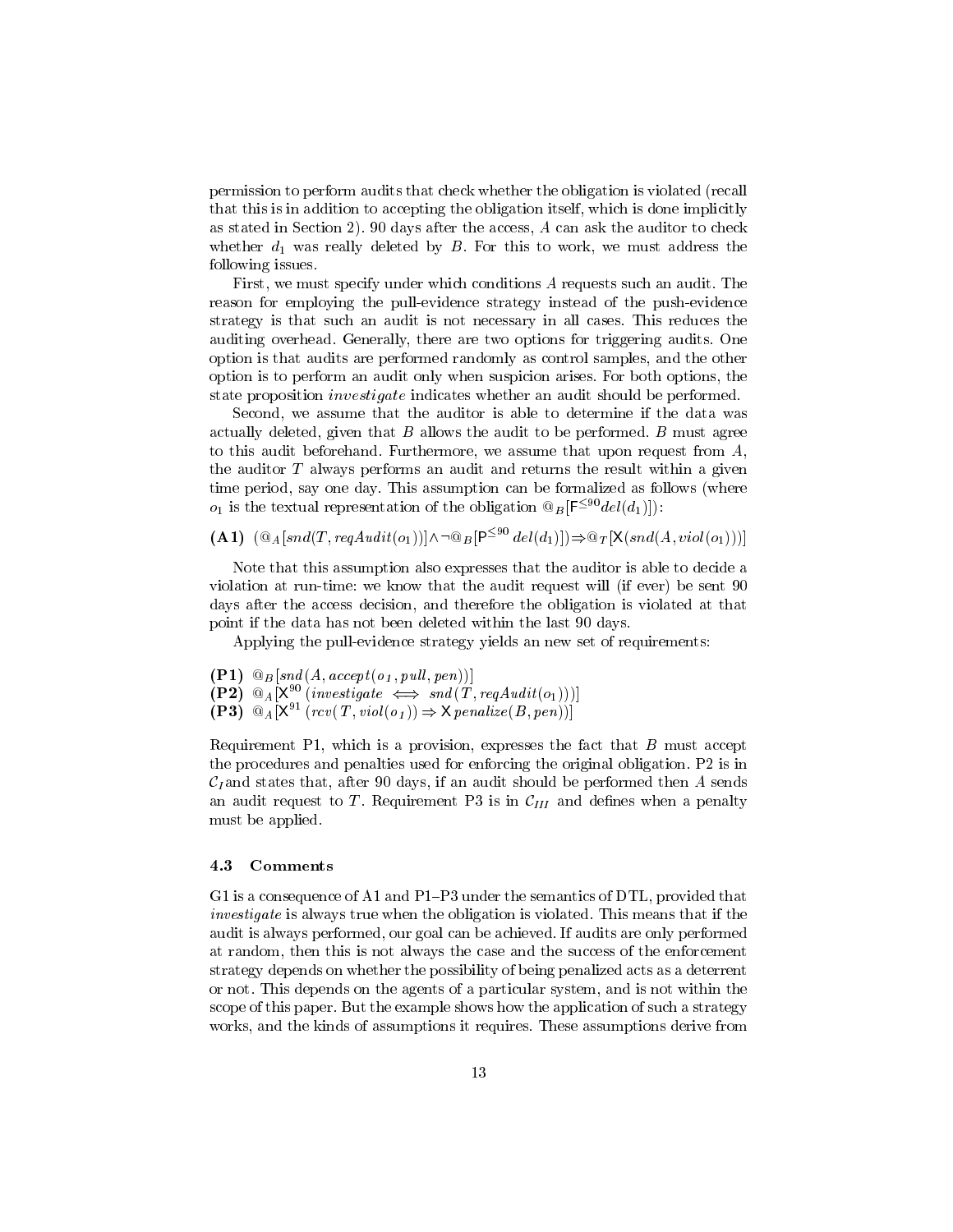the fact that the result of such a transformation is usually only an approximation of the original policy, as mentioned in Section 3.

We have also shown that to give a formal semantics to data protection requirements, we need to define the actions and state propositions for a concrete system. In this example, we have kept these definitions at a relatively abstract level, but for a practical application this needs to be done in more detail.

The representation of the policy we introduced in Section 2 has its focus on the semantics of the requirements. It does not define when the reference monitor has to authorize an access. There are two reasons for this. First, we only have an implication in a decision rule, not an equivalence (cf. Section 2.3). Second, if obligations are involved, the reference monitor will not be able to decide whether to authorize the access or not, because it does not yet know if the obligations will be violated. This can only be determined from a global point of view where we know the full, potentially infinite executions. In a concrete realization of such a reference monitor, one would authorize the access exactly when all the provisions are satisfied and the obligations are accepted by the subject.

Finally, note that our formalism is rich enough to allow formulas that do not make sense from a practical point of view. For example, it is possible to express the requirement  $\mathcal{Q}_A[X\mathit{rcv}(B,\mathit{msg})],$  which is equivalent to  $\mathcal{Q}_B[X\mathit{snd}(A,\mathit{msg}].$ However, it does not make sense from a practical point of view to make A responsible for receiving a message that may never be sent. Addressing this problem is the subject of future work.

### 5 Related Work

Many extensions and generalizations of access control have been proposed. Jajodia et al. [9] present a framework for combining multiple access control policies within a single system. Temporal criteria may also be used for access decisions whereby access to data is only allowed at certain time points or intervals [2, 15] or based on temporal attributes of data, such as the creation date [7]. In our model, these are all provisions, given that the current time is reflected in the reference monitor's state. Policies of the same expressiveness are considered in [10], which introduces the concept of policy automata. Policy automata combine defeasible logic with state machines and represent complex policies as combinations of simpler policies. A variant of access control called provisional authorization is discussed in [8]. Provisional authorization stipulates that access be only authorized if the requester or the system takes certain actions prior to authorizing the request. In our model, this corresponds to provisions that contain action symbols.

The UCON model [12, 21] extends access control by introducing decision continuity and attribute mutability. In terms of our model, UCON covers both provisions (including temporal criteria and provisional authorization) and  $C_I$ obligations (provided they do not contain negations). The latter are also discussed in [3], where the authors present a logical framework for monitoring these obligations, and for taking compensating actions when obligations are violated.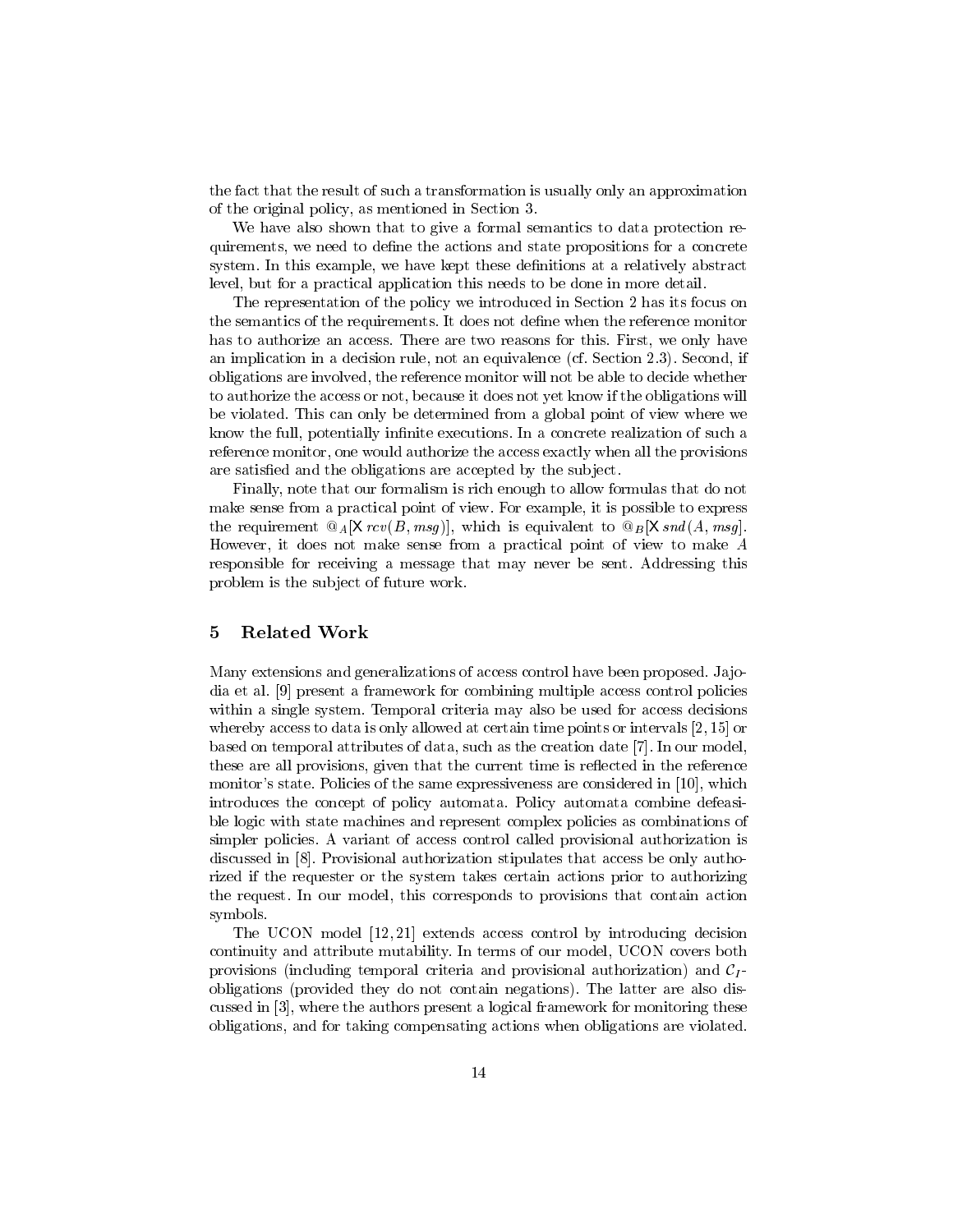EPAL [1] is a description language for privacy policies (data protection policies in our terminology) that can express all categories presented in this paper, but does not specify a semantics for obligations. An XML-based syntax for describing privacy statements for web sites is defined in the P3P standard [19].

A collection of obligations encountered in practice is given in [11]. The authors have a more operational view of obligations, and differentiate between short-term obligations, long-term obligations and ongoing obligations. Formal definitions of the corresponding predicates are not given, but practical examples are provided for each category.

The terms obligation and provision are often but not consistently used in the literature to describe different types of data protection requirements. Some authors (e.g. [12]) use obligations to refer to actions that principals must perform, or must have performed before an access is authorized. For other authors (e.g. [3]), obligations concern actions that must be performed in the future, after the access is authorized. We adopt and generalize the latter definition: obligations are agreed-upon conditions that not only concern actions that are to be performed in the future, but also more general propositions about the future, for example the mandatory presence of certain protection mechanisms. From [3], we also adopt and generalize the notion of provisions. In our model, provisions are conditions that must hold before an access is authorized, whereas in [3], they are specific actions that must be taken before an access is authorized.

### 6 Conclusions and Future Work

In this paper, we showed how different aspects of data protection can be handled by an extension of access control models. This extended model allows us to precisely specify a broad range of data protection requirements—provisions and obligations—that take into account observable and non-observable elements. We showed how existing approaches to enforcing non-observable obligations fit into our conceptual and formal framework.

We are aware that our syntactic classication imposes a restriction on the presentation of requirements. For example, a provisional formula may have a semantic equivalent that does not fit the syntactic criterion for a provisional formula. This restriction does not seem too strong when the criterion is used a-priori rather than a-posteriori, e.g. by describing policies in a dedicated policy editor that simply forbids certain constructs. Whether or not our syntactic separation into provisions and obligations leaves out some important semantic constructs remains to be investigated.

One promising direction for future work is to use the framework as a basis for a practically useful policy language that caters for both provisions and obligations. It is likely that \policy patterns" in such a language can address many recurring data protection needs. Since our framework language (DTL) has a formal semantics, it is amenable to formal reasoning about policies and their composition (interesting aspects include consistency and subsumption). Another direction to explore, by case studies, is the practical applicability of the mech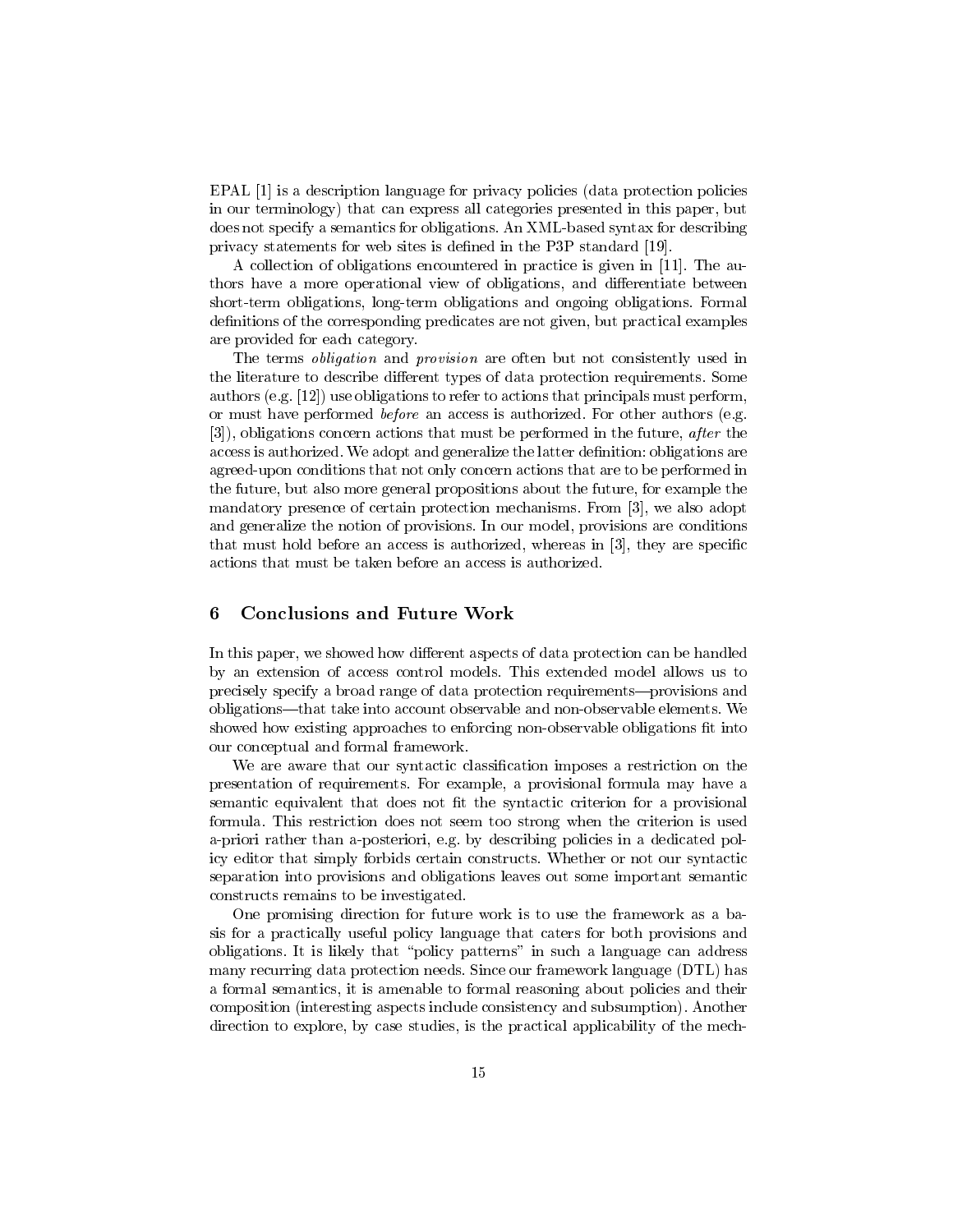anisms presented in this paper. This is important in identifying the boundary between those requirements that can be technically enforced and those that require non-technical mechanisms, such as legal ones. It will also shed light on how much non-observable requirements must be weakened when transforming them into observable ones. Our long-term goal here is to design a server-side reference monitor controlling access to sensitive personal data. Finally, the use of DRM mechanisms for handling obligations, as mentioned in Section 3, also requires further investigation. In particular, we currently do not know how much can be achieved by using client-side reference monitors. A related question concerns honest subjects, where we need only to prevent careless, but not malicious, behavior. In this case, the mechanisms are likely to be weaker than in the case of potentially malicious subjects.

Acknowledgments. P. Hankes Drielsma, F. Klaedtke, P. E. Sevinc, C. Sprenger and L. Viganò provided useful comments on earlier versions of the paper.

### References

- 1. M. Backes, B. Ptzmann, and M. Schunter. A toolkit for managing enterprise privacy policies. In Proc.  $ESORICS'03$ , Springer LNCS 2808, pages 162-180. 2003.
- 2. E. Bertino, C. Bettini, E. Ferrari, and P. Samarati. An access control model supporting periodicity constraints and temporal reasoning. ACM Transactions on Database Systems,  $23(3):231-285, 1998.$
- 3. C. Bettini, S. Jajodia, X. S. Wang, and D. Wijesekera. Provisions and obligations in policy rule management. J. Network and System Mgmt.,  $11(3):351-372$ , 2003.
- 4. C. Caleiro, L. Vigano, and D. Basin. Metareasoning about security protocols using distributed temporal logic. In Proc. IJCAR'04 Workshop on Automated Reasoning for Security Protocol Analysis (ARSPA'04). ENTCS 125(1), 2005.
- 5. H.-D. Ehrich and C. Caleiro. Specifying communication in distributed information systems. Acta Informatica,  $36:591-616$ ,  $2000$ .
- 6. H.-D. Ehrich, C. Caleiro, A. Sernadas, and G. Denker. Logics for specifying concurrent information systems. In Logic for Databases and Information Systems, pages 167-198. Kluwer Academic Publishers, 1998.
- 7. A. Gal and V. Atluri. An authorization model for temporal data. In Proc. 7th ACM Conference on Computer Communications Security, pages 144-153. ACM Press, 2000.
- 8. S. Jajodia, M. Kudo, and V. Subrahmanian. Provisional authorizations. In A. Gosh, editor, E-Commerce Security and Privacy, pages 133-159. Kluwer, 2001.
- 9. S. Jajodia, P. Samarati, M. L. Sapino, and V. S. Subrahmanian. Flexible support for multiple access control policies. ACM Transactions on Database Systems,  $26(2):214{-}260, 2001.$
- 10. M. McDougall, R. Alur, and C. A. Gunter. A model-based approach to integrating security policies for embedded devices. In Proc.  $4th$  ACM international conference on Embedded software, pages 211-219. ACM Press, 2004.
- 11. M. C. Mont. Dealing with privacy obligations in enterprises. Technical report, HP Laboratories Bristol, Jun 2004.
- 12. J. Park and R. Sandhu. The UCON ABC Usage Control Model. ACM Transactions on Information and Systems Security,  $7:128-174$ , 2004.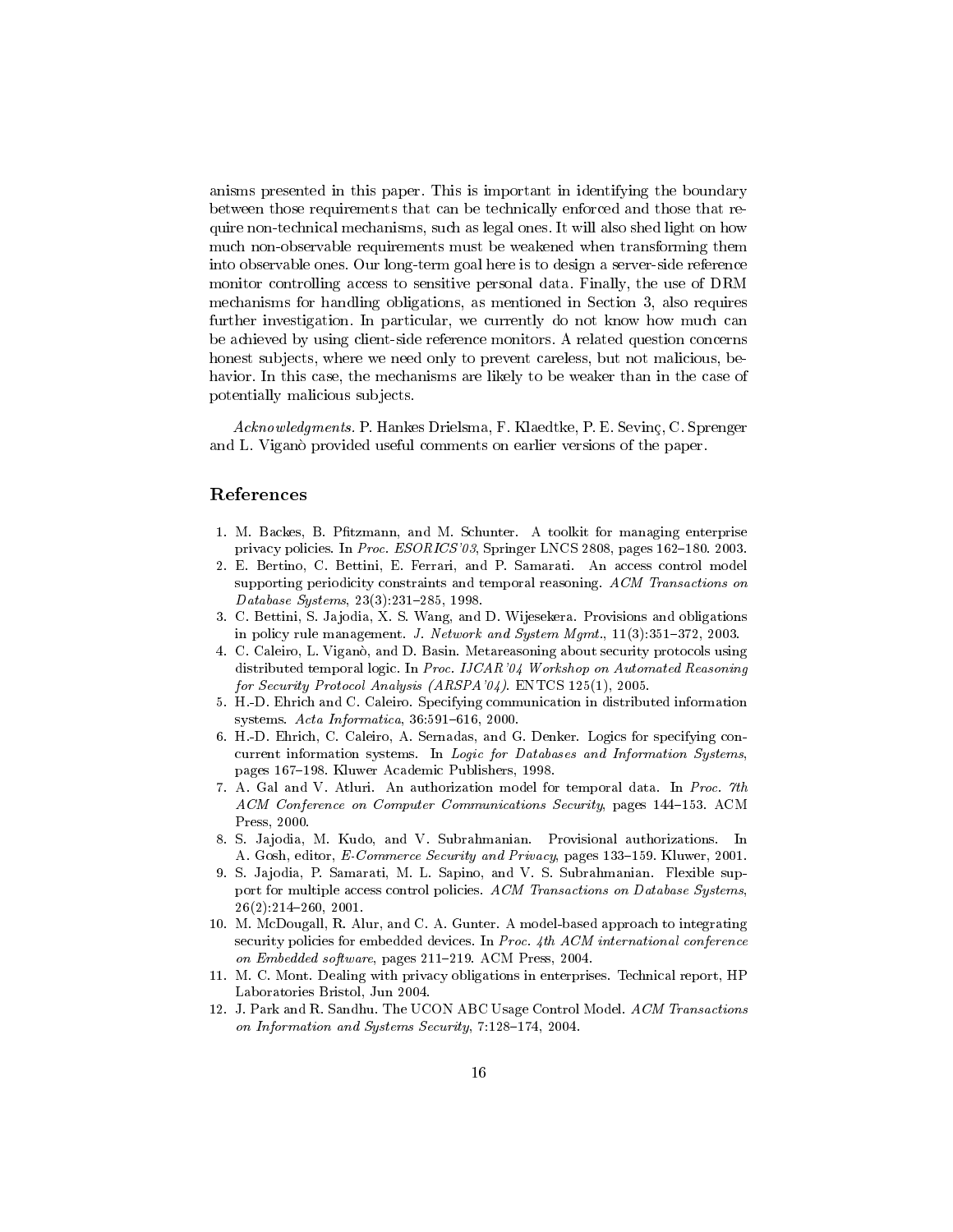- 13. A. Pnueli. The temporal semantics of concurrent programs. In Proc. Intl. Symp. on Semantics of Concurrent Computation, pages 1{20. Springer-Verlag, 1979.
- 14. F. B. Schneider. Enforceable security policies. ACM Transactions on Information and System Security,  $3(1):30{-}50$ , 2000.
- 15. F. Siewe, A. Cau, and H. Zedan. A compositional framework for access control policies enforcement. In Proc. 2003 ACM workshop on Formal methods in security engineering, pages  $32-42$ . ACM Press, 2003.
- 16. S. W. Smith. Trusted Computing. Springer-Verlag, 2005.
- 17. P. van Oorschot. Revisiting software protection. Information Security, LNCS, 2851:1{13, 2003.
- 18. P. van Oorschot. Software protection and application security: understanding the battleground. In State of the art and evolution of computer security and industrial cryptography, 2003.
- 19. W3C. The Platform for Privacy Preferences 1.0 (P3P1.0) Specication, April 2002. Available at http://www.w3.org/TR/P3P/.
- 20. G. Winskel. Event structures. In Petri Nets: Applications and Relationships to Other Models of Concurrency, Springer LNCS 255, pages 325-392. 1987.
- 21. X. Zhang, J. Park, F. Parisi-Presicce, and R. Sandhu. A logical specication for usage control. In Proc. 9th ACM symp. on Access control models and technologies, pages 1-10. ACM Press, 2004.

# A Distributed Temporal Logic

In this appendix, which is adopted from [4], we explain the basics of DTL. The syntax of DTL is defined over a *distributed signature* 

$$
\Sigma = \langle Id, \{Act_i\}_{i \in Id}, \{Prop_i\}_{i \in Id} \rangle
$$

of a system, where Id is a finite set of *agent identifiers* and, for each  $i \in Id$ , Act<sub>i</sub> is a set of local action symbols and  $Prop_i$  is a set of local state propositions. The global language  ${\cal L}$  is defined by the grammar  ${\cal L} ::= @_{i}[{\cal L}_{i}] \mid \bot \mid {\cal L} \Rightarrow {\cal L}$  , for  $i \in Id,$ where the *local languages*  $\mathcal{L}_i$  are defined by

$$
\mathcal{L}_i ::= Act_i | Prop_i | \perp | \mathcal{L}_i \Rightarrow \mathcal{L}_i | \mathcal{L}_i \cup \mathcal{L}_i | \mathcal{L}_i S \mathcal{L}_i | j:\mathcal{L}_j
$$

with  $j \in Id$ . Locally for an agent, U and S are respectively the weak until<sup>5</sup> and since temporal operators. Actions correspond to true statements about an agent when they have just occurred, whereas state propositions characterize the current local states of the agents. Note that the global formula  $@_i[\varphi]$  means that  $\varphi$  holds at the current local state of agent i. A local formula j: $\varphi$  appearing inside a formula in  $\mathcal{L}_i$  is called a *communication formula* and it means that agent  $i$  has just communicated with agent j for whom  $\varphi$  held. The interpretation structures of  $\mathcal L$  are suitably labelled distributed life-cycles, built upon a simplified form of Winskel's event structures [20]. A local life-cycle of an agent  $i \in Id$  is a pair  $\lambda_i = \langle Ev_i, \rightarrow_i \rangle$ , where  $Ev_i$  is the set of local events and  $\rightarrow_i \subseteq Ev_i \times Ev_i$  is

 $^5$  In contrast to the strong until operator, the weak until operator does not require  $\gamma$ to eventually happen in the formula  $\varphi \cup \gamma$ .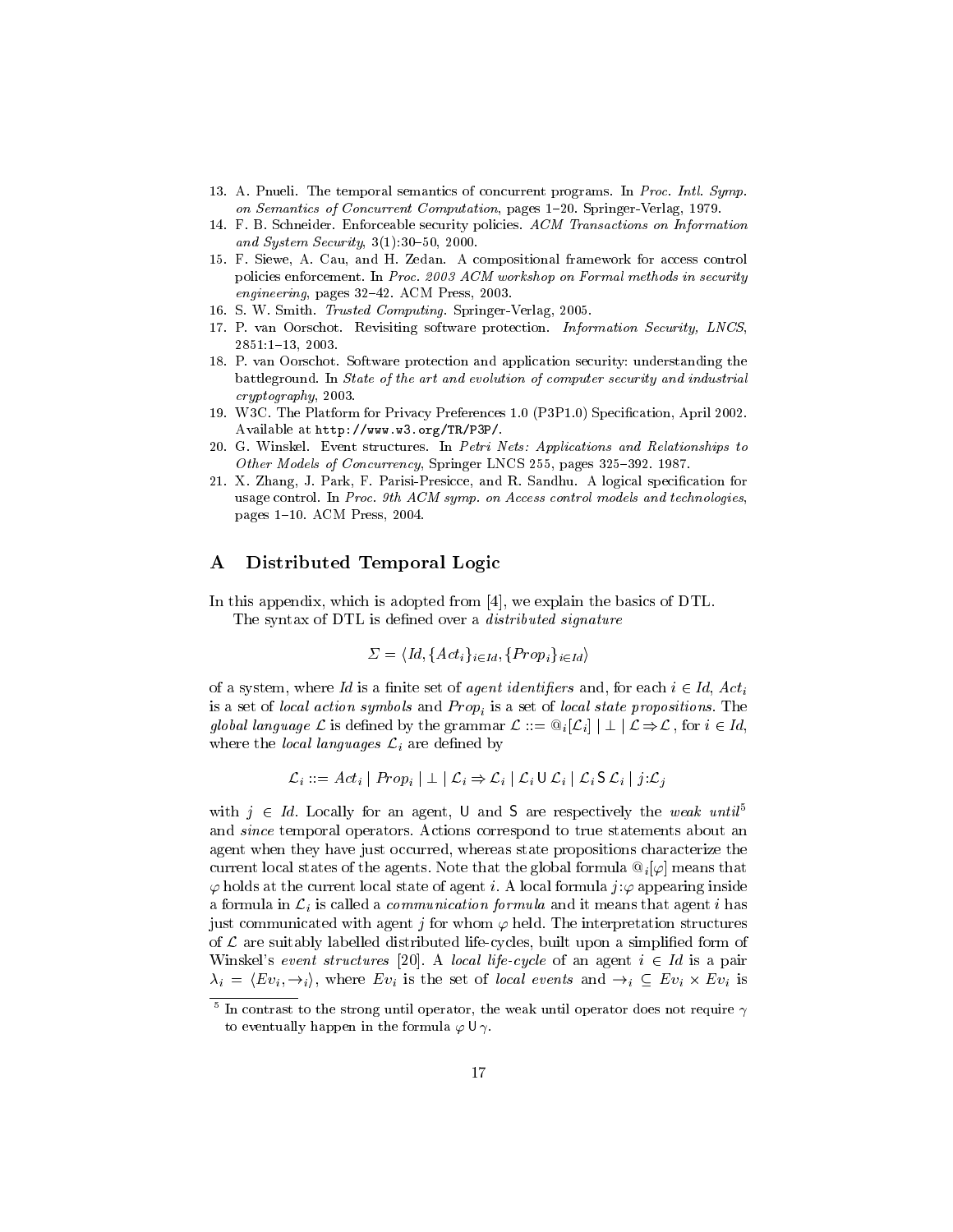

Fig. 1. A distributed life-cycle for agents A, B and C.

the local successor relation, such that the transitive closure  $\rightarrow_i^*$  defines a wellfounded total order on  $Ev_i,$  called *local causality.* A *distributed life-cycle* is a family  $\lambda = {\lambda_i}_{i \in \mathbb{N}}$  of local life-cycles such that the transitive closure  $\rightarrow^*$  of  $\rightarrow$  =  $\bigcup_{i \in Id} \rightarrow_i$  defines a partial order on the set  $Ev = \bigcup_{i \in Id} Ev_i$  of all events, called  $global\ causality$ . This last condition is essential since events can be shared by several agents at communication points.

We can check the progress of an agent by collecting all the local events that have occurred up to a certain point. This yields the notion of the local configuration of an agent i: a finite set  $\xi_i \subseteq Ev_i$  closed under local causality, i.e. if  $e \rightarrow_i^* e'$  and  $e' \in \xi_i$  then also  $e \in \xi_i$ . The set  $\mathcal{Z}_i$  of all local configurations of an agent i is clearly totally ordered by inclusion and has  $\emptyset$  as the minimal element. In general, each non-empty local configuration  $\xi_i$  is reached, by the occurrence of an event that we call  $last(\xi_i)$ , from the local configuration  $\xi_i \setminus \{last(\xi_i)\}\$ . We can also define the notion of a *global configuration*: a finite set  $\xi \subseteq Ev$  closed for global causality, i.e. if  $e \to^* e'$  and  $e' \in \xi$  then also  $e \in \xi$ . The set  $\Xi$  of all global configurations constitutes a lattice, under inclusion, and has  $\emptyset$  as the minimal element. Clearly, every global configuration  $\xi$  includes the local configuration  $\xi|_i = \xi \cap Ev_i$  of each agent i. Given  $e \in Ev$ , note that  $e \downarrow = \{e' \in Ev \mid e' \rightarrow^* e\}$ is always a global configuration.

An interpretation structure  $\mu = \langle \lambda, \alpha, \pi \rangle$  consists of a distributed life-cycle  $\lambda$  plus families  $\alpha = {\alpha_i}_{i \in \mathbb{N}}$  and  $\pi = {\pi_i}_{i \in \mathbb{N}}$  of local labelling functions. For each  $i \in Id$ ,  $\alpha_i : Ev_i \to Act_i$  associates a local action to each local event, and  $\pi_i : \mathcal{Z}_i \to \wp(Prop_i)$  associates a set of local state propositions to each local configuration.

Fig. 1 illustrates the notion of a distributed life-cycle, where each row comprises the local life-cycle of one agent. In particular,  $Ev_A = \{e_1, e_4, e_5, e_8, \dots\}$ and  $\rightarrow_A$  corresponds to the arrows in A's row. We can think of the occurrence of the event  $e_1$  as leading agent A from its initial configuration  $\emptyset$  to the configuration  $\{e_1\}$ , and then of the occurrence of the event  $e_4$  as leading to configuration  ${e_1, e_4}$ , and so on; the state-transition sequence of agent A is displayed in Fig. 2. Shared events at communication points are highlighted by the dotted vertical lines. Note that the numbers annotating the events are there only for convenience since no global total order on events is in general imposed. Fig. 3 shows the corresponding lattice of global congurations.

We can then define the *global satisfaction relation* at a global configuration  $\xi$  of  $\mu$ , where  $\mathcal{Z}_i$  is the set of all local configurations of agent i in  $\mu$ , as

$$
- \mu, \xi \Vdash \mathcal{Q}_i[\varphi] \text{ if } \mu, \xi|_i \Vdash_i \varphi;
$$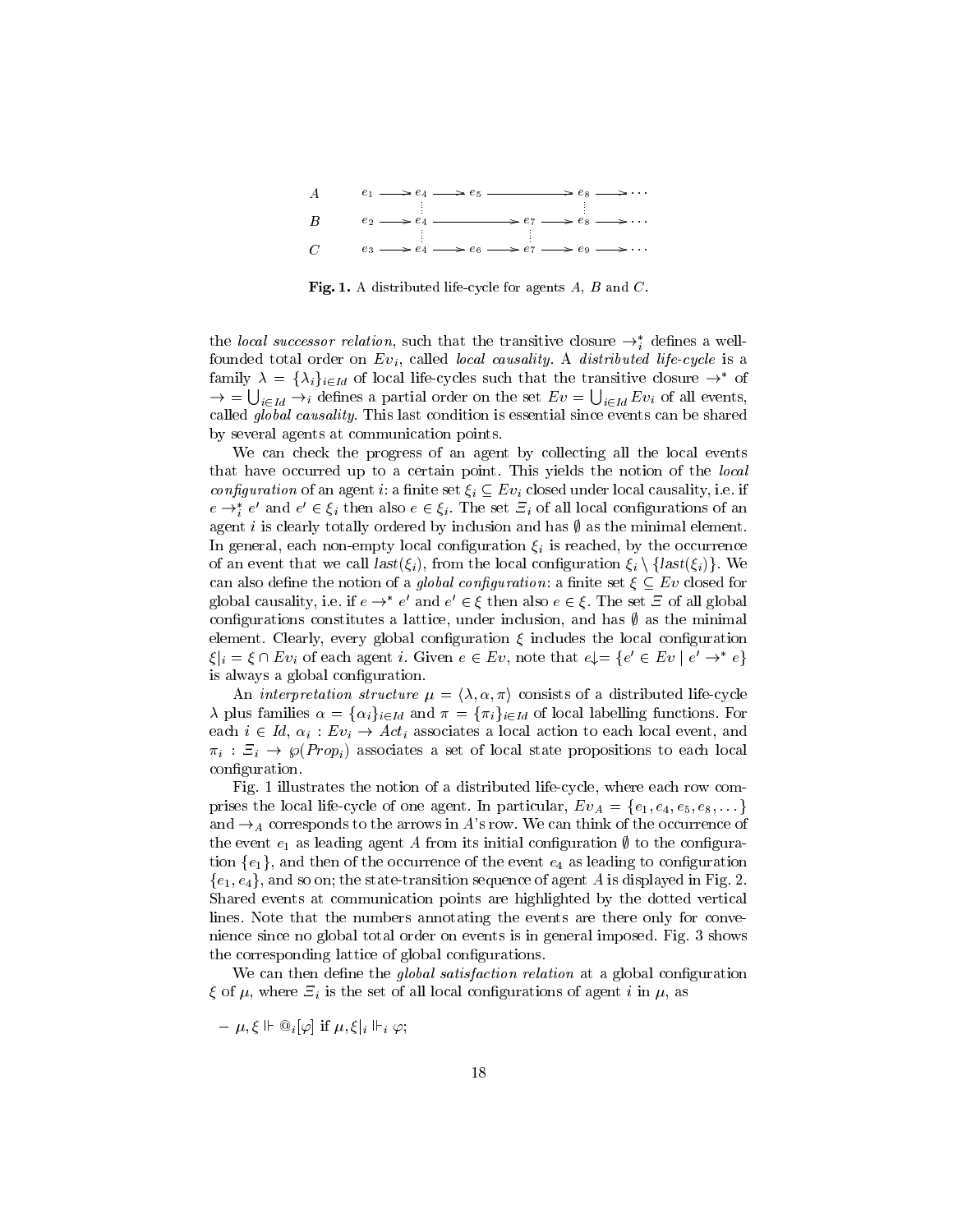$$
\pi_A(\emptyset) \xrightarrow{\alpha_A(e_1)} \pi_A(\{e_1\}) \xrightarrow{\alpha_A(e_4)} \pi_A(\{e_1,e_4\}) \xrightarrow{\alpha_A(e_5)} \pi_A(\{e_1,e_4,e_5\}) \xrightarrow{\alpha_A(e_8)} \cdots
$$

Fig. 2. The progress of agent A.



Fig. 3. The lattice of global configurations.

$$
- \mu, \xi \not \Vdash \bot;
$$
  

$$
- \mu, \xi \Vdash \gamma \Rightarrow \delta \text{ if } \mu, \xi \not \Vdash \gamma \text{ or } \mu, \xi \Vdash \delta,
$$

where the *local satisfaction relations* at local configurations are defined by

- $\mu_i \in \mathcal{L}_i \models_i act$  if  $\xi_i \neq \emptyset$  and  $\alpha_i(last(\xi_i)) = act$ ;
- $\mu, \xi_i \Vdash_i p$  if  $p \in \pi_i(\xi_i);$
- $\mu, \xi_i \,\,\Psi_i \perp;$
- $\mu = \mu, \xi_i \Vdash_i \varphi \Rightarrow \psi$  if  $\mu, \xi_i \Vdash_i \varphi$  or  $\mu, \xi_i \Vdash_i \psi;$
- $-\mu, \xi_i \Vdash_i \varphi \mathsf{U} \psi$  if the following holds: if there exists  $\xi''_i \in \Xi_i$  with  $\xi_i \subsetneq \xi''_i$  such that  $\mu, \xi''_i \Vdash_i \psi$ , then  $\mu, \xi'_i \Vdash_i \varphi$  for every  $\xi'_i \in \Xi_i$  with  $\xi_i \subsetneq \xi'_i \subsetneq \xi''_i$ ; otherwise,  $\mu, \xi'_i \Vdash_i \varphi$  for every  $\xi'_i \in \Xi_i$  with  $\xi_i \subsetneq \xi'_i$ ;
- ${}- \mu, \xi_i \Vdash_i \varphi \mathsf{S} \psi$  if there exists  $\xi''_i \in \Xi_i$  with  $\xi''_i \subsetneq \xi_i$  such that  $\mu, \xi''_i \Vdash_i \psi$ , and  $\mu, \xi'_i \Vdash_i \varphi$  for every  $\xi'_i \in \Xi_i$  with  $\xi''_i \varsubsetneq \xi'_i \varsubsetneq \xi_i$ ;
- $\mu_i = \mu_i \xi_i \Vdash_i j: \varphi$  if  $\xi_i \neq \emptyset$ ,  $last(\xi_i) \in Ev_j$  and  $\mu_i (last(\xi_i) \downarrow)|_j \Vdash_i \varphi$

We say that  $\mu$  is a model of  $\Gamma \subseteq \mathcal{L}$  if  $\mu, \xi \Vdash \gamma$  for every global configuration  $\xi$  of  $\mu$  and every  $\gamma \in \Gamma$ . Fig. 4 illustrates the satisfaction relation with respect to communication formulas of our running example. Clearly  $\mu$ ,  $\emptyset \Vdash \mathbb{Q}_B[\psi \cup A:\varphi],$ because  $\mu, \xi' \Vdash \mathcal{Q}_B[A;\varphi]$ . Note however that  $\mu, \xi \not\Vdash \mathcal{Q}_B[A;\varphi]$ , although  $\mu, \xi \Vdash$  $@_{A}[\varphi]$ .

Other usual logical operators are defined as abbreviations, e.g.  $\neg$ ,  $\neg$ ,  $\neg$ ,  $\neg$ , and  $\wedge$ . We also define the following temporal operators:

| $X \varphi \equiv \perp U \varphi$ (weak next)<br>$Y \varphi \equiv \pm S \varphi$ (previous) | $\mathsf{G}\varphi \equiv \varphi \mathsf{U} \perp$ (always in the future) |
|-----------------------------------------------------------------------------------------------|----------------------------------------------------------------------------|
| $P\varphi \equiv \top S\varphi$ (sometime in the past)                                        | $H\varphi \equiv \neg P \neg \varphi$ (always in the past)                 |

Let Msg be a (not necessarily finite) set of messages. For each agent  $a \in Id$ , the set of actions  $Act_a$  includes  $snd(b, m)$  (send message m to agent b) and